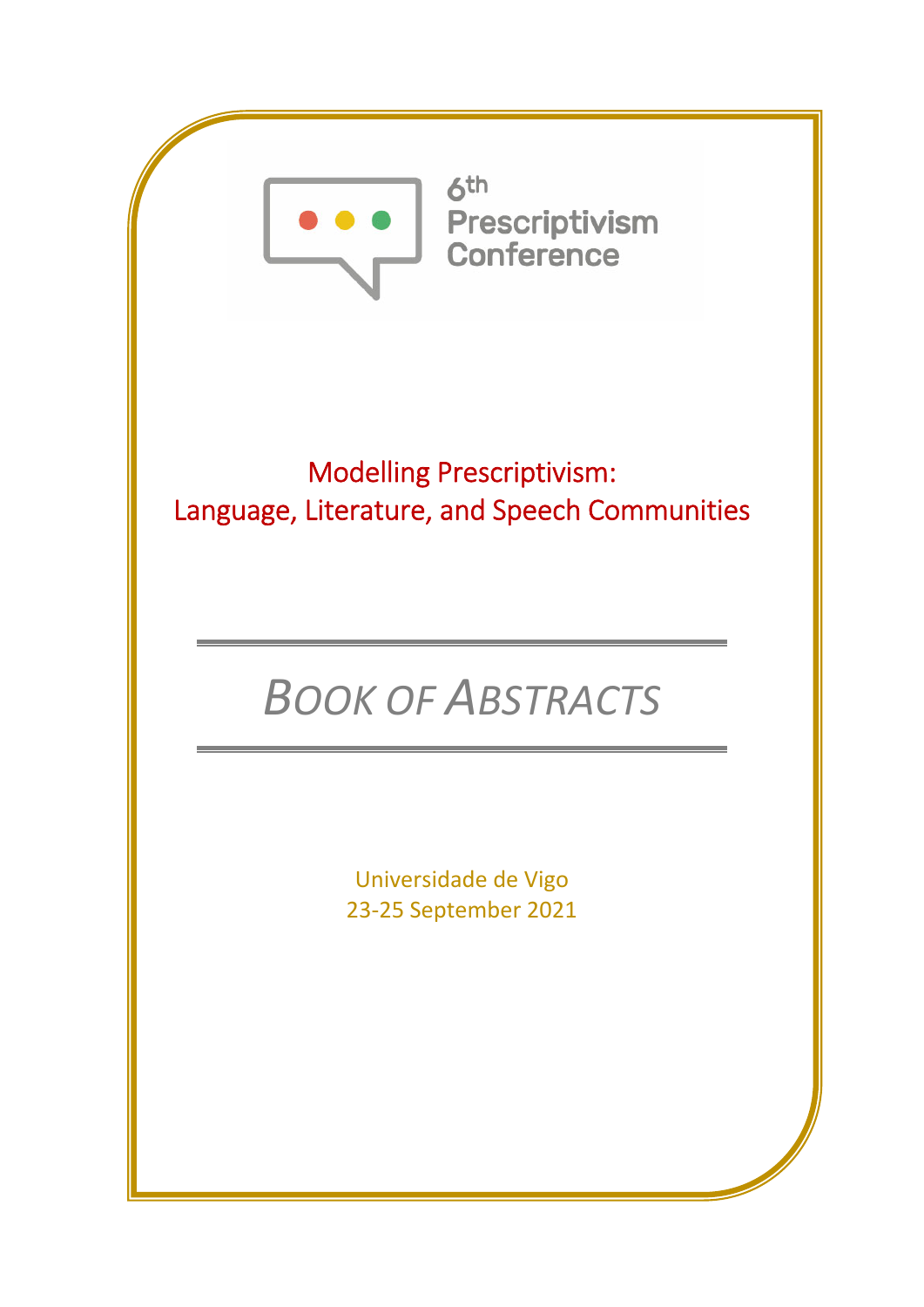# List of Participants

Carolina **Amador‐Moreno** / Universidad de Extremadura, University of Bergen / camador@unex.es, Carolina.Amador@uib.no Nancy E. **Ávila‐Ledesma** / Universidad de Extremadura / navilaledesma@gmail.com Anita **Auer** / University of Lausanne / Anita.Auer@unil.ch Silvia **Ballarè** / Università di Bologna / silvia.ballare@unibo.it Joan C. **Beal** / University of Sheffield / j.c.beal@sheffield.ac.uk Kate **Burridge** / Monash University / kate.burridge@monash.edu Nuria **Calvo‐Cortés** / Universidad Complutense Madrid / ncalvo@filol.ucm.es Don **Chapman** / Brigham Young University / don\_chapman@byu.edu Magdalena **Cislerova** / Charles University / magda.cislerova@gmail.com Machteld **de Vos** / Radboud Universiteit, Dutch Language Institute / M.deVos@let.ru.nl Machteld **de Vos** (round table with Eline Lismont) Kranti **Doibale** / University of Mumbai / krantid42@gmail.com Carmen **Ebner** / Leiden University Centre for Linguistics / carmen\_ebner@gmx.at Carmen **Ebner** (joint paper with Alyssa Severin) Anna Sofie **Hartling** / Dansk Sprognævn (Danish Language Council) / ash@dsn.dk Theresa **Heyd** / University of Greifswald / theresa.heyd@uni‐greifswald.de Jane **Hodson** / University of Sheffield / j.hodson@sheffield.ac.uk James **Hyett** / University of Toronto / jameshyett@gmail.com Marlena **Jakobs** / Freie Universität Berlin / marlena.jakobs@fu‐berlin.de Susana **Karlsson** / Gothenburg University / susanna.karlsson@svenska.gu.se Viktorija **Kostadinova** / University of Amsterdam / v.kostadinova@uva.nl Andreas **Krogull** / Leiden University Centre for Linguistics / a.krogull@hum.leidenuniv.nl Sachin **Labade** / University of Mumbai / sachin.labade@english.mu.ac.in Claudia **Lange** / TU Dresden / Claudia.Lange@tu‐dresden.de Lena **Lind Palicki** / Stockholm University / lena.lind.palicki@gu.se Eline **Lismont** / Vrije Universiteit Brussel, Universiteit Leiden / eline.lismont@vub.be Lucía **Loureiro‐Porto** / University of the Balearic Islands / lucia.loureiro@uib.es Morana **Lukač** / University of Greifswald / morana.lukac@uni‐greifswald.de Morana **Lukač** (joint paper with Theresa Heyd) Beth **Malory** / Lancaster University / b.malory@lancaster.ac.uk

Dimitrios **Meletis** / University of Zurich / dimitrios.meletis@uzh.ch Emanuele **Miola** / Università di Bologna / emanuele.miola@unibo.it Spiros **Moschonas** / National and Kapodistrian University of Athens / smoschon@media.uoa.gr Costas **Mourlas** / National and Kapodistrian University of Athens / mourlas@media.uoa.gr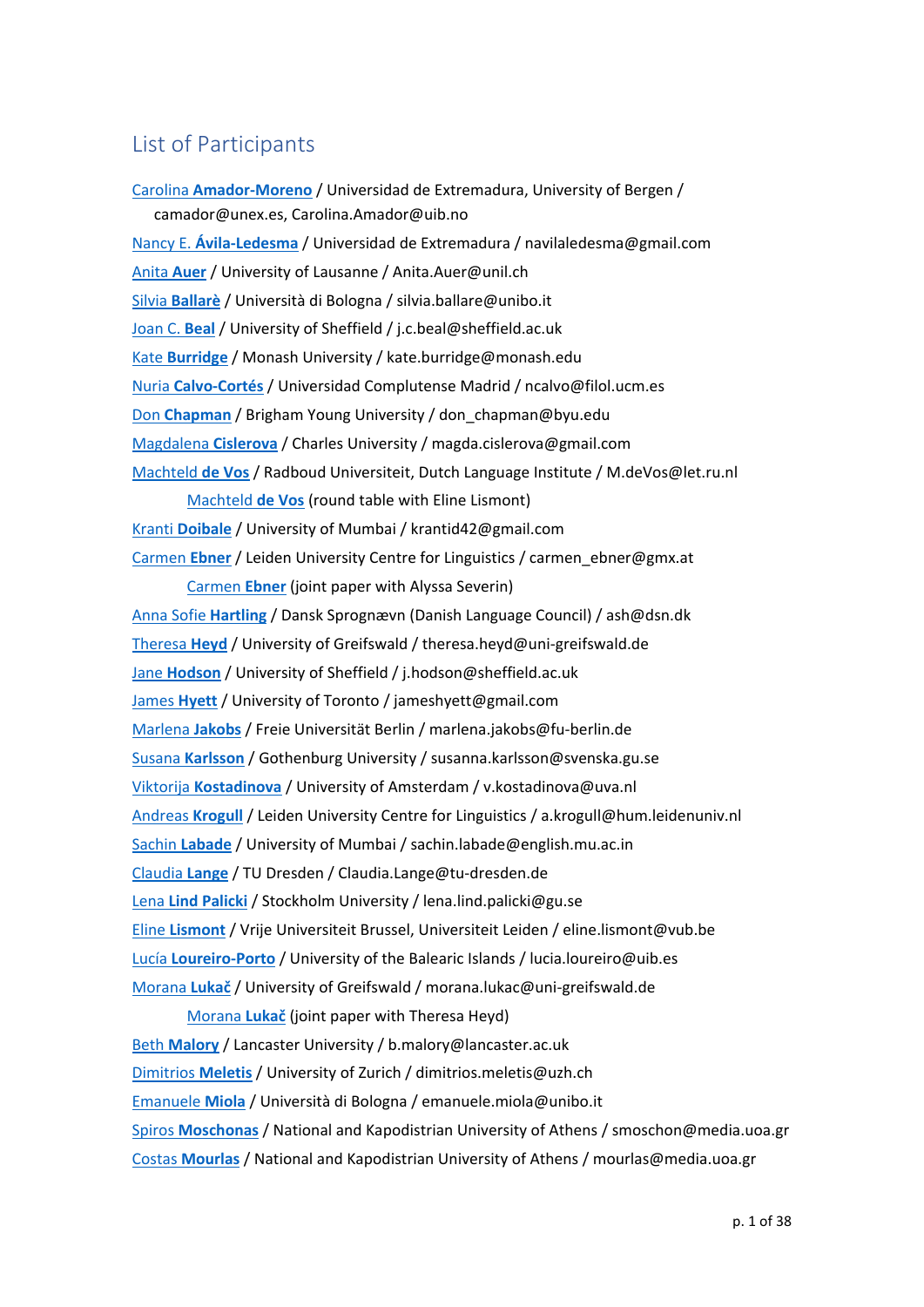Michael **Nguyen** / Dansk Sprognævn (Danish Language Council) / mn@dsn.dk Marta **Pacheco‐Franco** / Universidad de Málaga / mpachecof95@gmail.com Thodoris **Paraskevas** / National and Kapodistrian University of Athens / trionima@gmail.com Carol **Percy** / University of Toronto / carol.percy@utoronto.ca Linda **Pillière** / Aix Marseille Université / linda.pilliere@univ‐amu.fr Shana **Poplack** / University of Ottawa / spoplack@uOttawa.ca Rita **Queiroz de Barros** / University of Lisboa / ritaqb@netcabo.pt Alyssa **Severin** / Macquarie University, University of New England / severin.alyssa@gmail.com Adrian **Stenton** / Leiden University Centre for Linguistics / a.j.stenton@hum.leidenuniv.nl Massimo **Sturiale** / University of Catania / massimo.sturiale@unict.it Ingrid **Tieken‐Boon van Ostade** / Leiden University Centre for Linguistics / i.m.tieken@hum.leidenuniv.nl Marten **van der Meulen** / Radboud University / M.vanderMeulen@let.ru.nl Heimir F. **Viðarsson** / University of Iceland / heimirfreyr@hi.is Anja **Wanner** / University of Wisconsin‐Madison / awanner@wisc.edu

Marco **Wiemann** / University of Kiel / wiemann@anglistik.uni‐kiel.de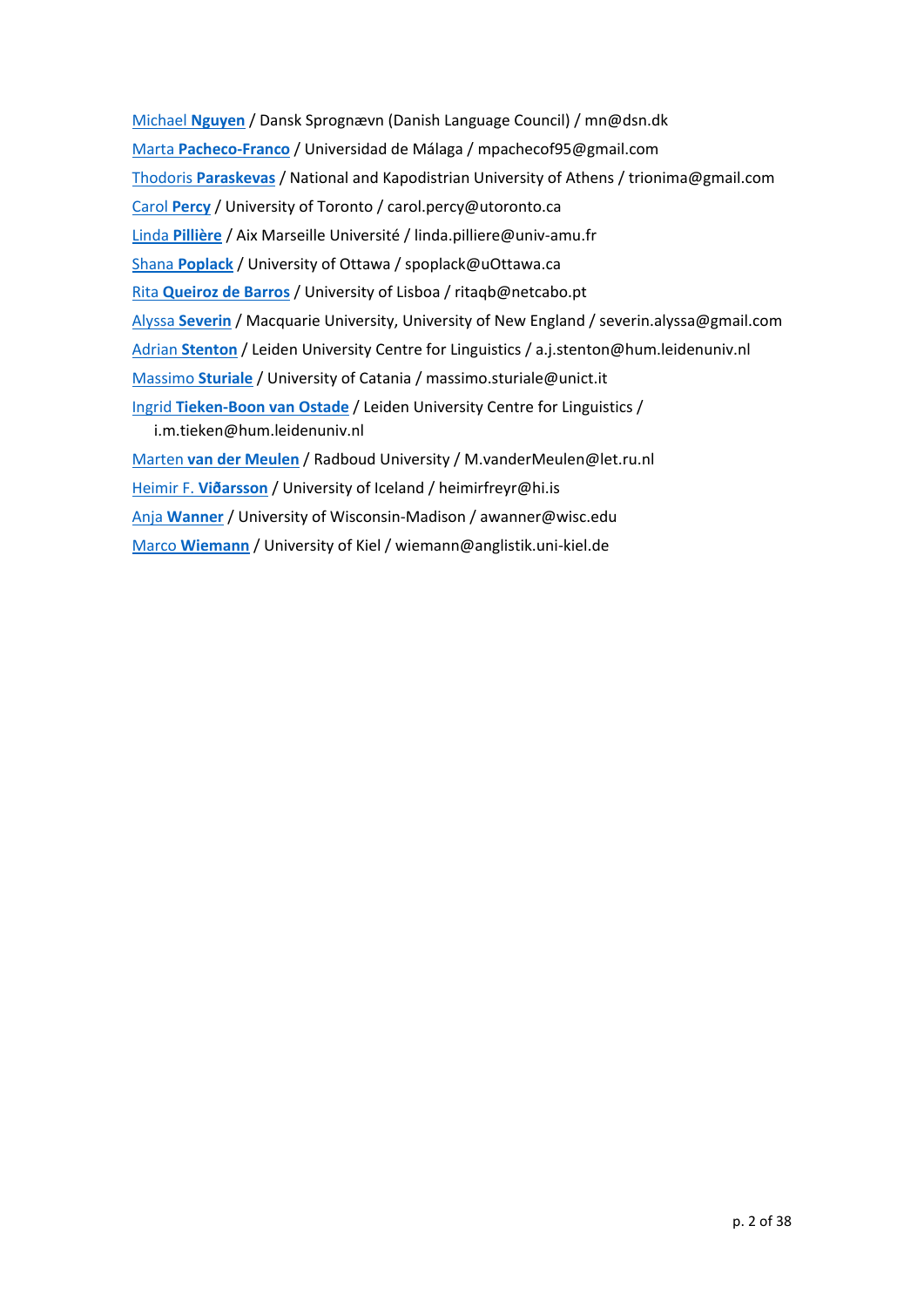# Poetry's for Kings: Prescriptivism and resistance in English poetry

Joan C. Beal (University of Sheffield)

One of the most frequently cited texts in historical accounts of the standardisation of English is the extract from George Puttenham's *Arte of English Poesie* (1589), in which the author gives a detailed account of what kinds of English are suitable or unsuitable for poetry. Puttenham's is one of a number of texts written in the sixteenth century providing advice for poets as to what constitutes a good poetic style in English. Hitherto, notions of literary style and rhetoric had been based on classical sources. Jumping forwards some four hundred years to the poem which provides the title for this paper, Tony Harrison in 'Them and [uz]' recalls an incident at school when his teacher, objecting to Harrison's reading of Keats in his Yorkshire accent, tells him 'poetry's for Kings'. The rest of the poem is a passionate defence of the poet's right to use their own voice, pronouncing [uz] in the Northern manner.

In this paper, I provide a survey of advice to poets, critical reactions to poets using non-standard English, and the actual practice of poets. With regard to twenty‐first century poetry, I discuss whether the turn towards oral performance has liberated poets from prescriptive constraints.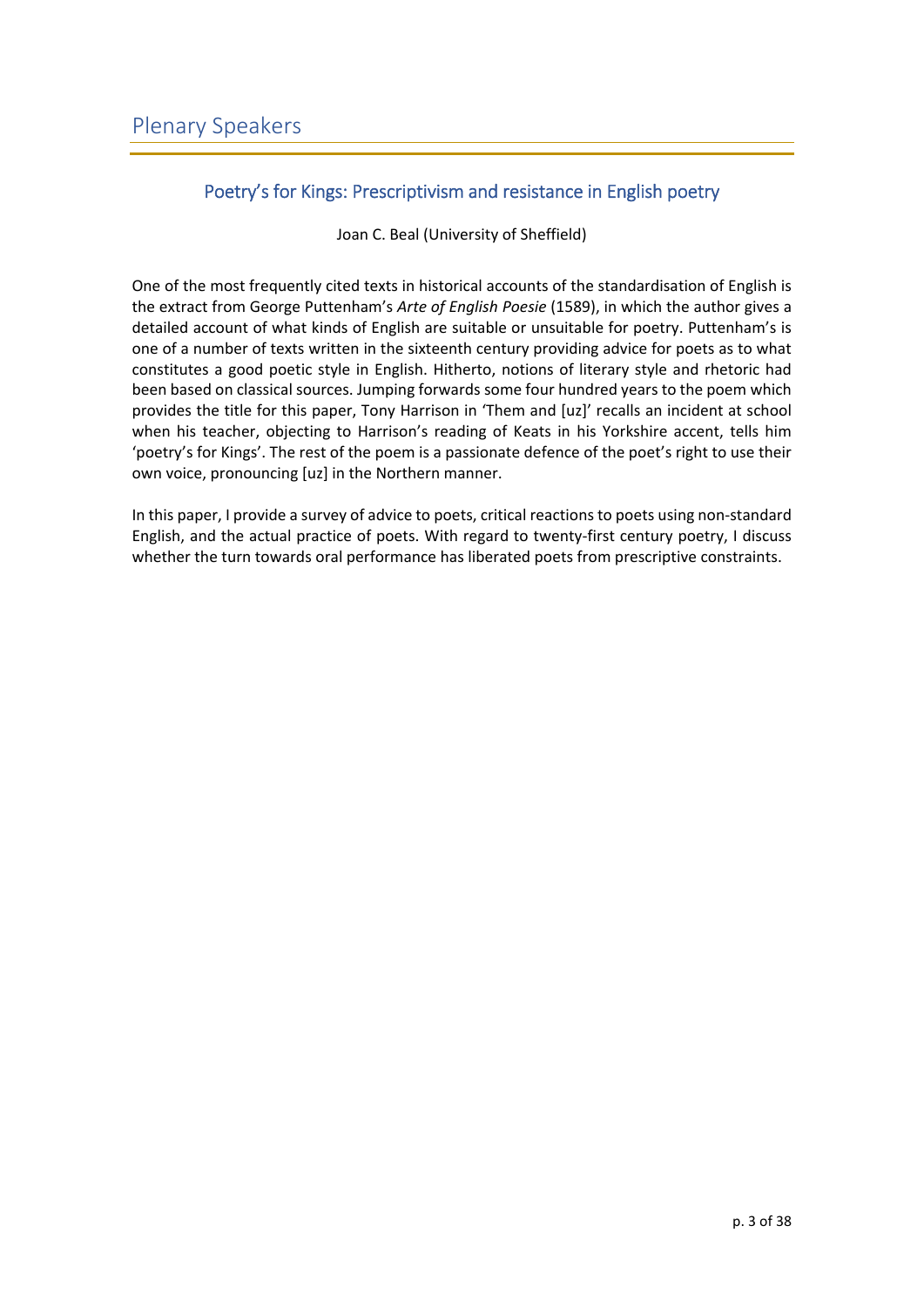## Prescription — a matter of taboo?

Kate Burridge (Monash University)

I have always believed that the concerns people have about the well‐being of their language and the activities that accompany these concerns are the fall‐out from our tabooing behaviour generally (Burridge 2010). Relevant here are insights from Mary Douglas' theory of taboo and pollution. In her anthropological classic *Purity and Danger* (1966), she described the distinction between cleanliness and filth (what is "in" and what is "out") as stemming from our basic human need to organize the chaos of our immediate experience — and by extension, the need to define language and to force into neat classificatory systems what Samuel Johnson once famously described as "the boundless chaos of a living speech" (1755, p. 28)

My focus in this talk is on the Australian English speech community, where I have first‐hand experience of the fervour and the passion that can accompany these kinds of cleaning-up activities. In particular, I consider Australian resistance to American English influence, which ever since the arrival of the "talkies" (talking films) of the 1920s has been persistent and vocal. In personal correspondence I receive, Australians loudly denounce "this wholesale invasion and exploitation"; vehement objections are made to "American infiltration into our lingo", and blame is laid squarely on "the invidious impact of American TV" and "the Microsoft spellchecker".

There are always contradictions that accompany beliefs and behaviours around taboo, and Australian attitudes to American influence are no exception. Dirt is "in the eye of the beholder", and linguistic facts rarely get in the way of a personal opinion. Some kinds of American expression are readily assimilated, while others remain stigmatised and the focus for continuing objections; some named Americanisms are in fact not American at all; and despite the general opposition to American English influence, the bulk of this influence has gone unnoticed and unrecognised (Burridge & Peters 2020).

As with tabooing practices generally, linguistic purists see very clear distinctions between what is clean and what is unclean — what does and what doesn't belong in a language. Linguists who challenge these prescriptions are challenging people's "cherished classifications" (Douglas' description). I argue here that viewing prescription through the lens of taboo is a step towards a better and more constructive dialogue between linguists and the wider community  $-$  a dialogue that has for so long been stymied by the oversimplified prescription‐description binary (see papers in Chapman & Rawlins 2020).

- Burridge, Kate 2010. Linguistic Cleanliness is Next to Godliness: Taboo and purism. *English Today* 26: 2, pp. 3‐13.
- Burridge, Kate & Pam Peters 2020. English in Australia: Extraterritorial influences. In *Modelling World Englishes: A Joint Approach to Postcolonial and Non‐Postcolonial Englishes* (edited by Sarah Buschfeld & Alexander Kautzsch), pp. 202‐227.
- Chapman, Don & Jacob D. Rawlins (eds.) 2020. *Language Prescription: Values, Ideologies and Identity*. Bristol: Multilingual Matters.
- Douglas, Mary 1966. *Purity and Danger: An analysis of concepts of pollution and taboo*. Routledge: Kegan Paul.
- Johnson, Samuel. 1755. *A Dictionary of the English Language*. 2 vols. London: W. Strahan.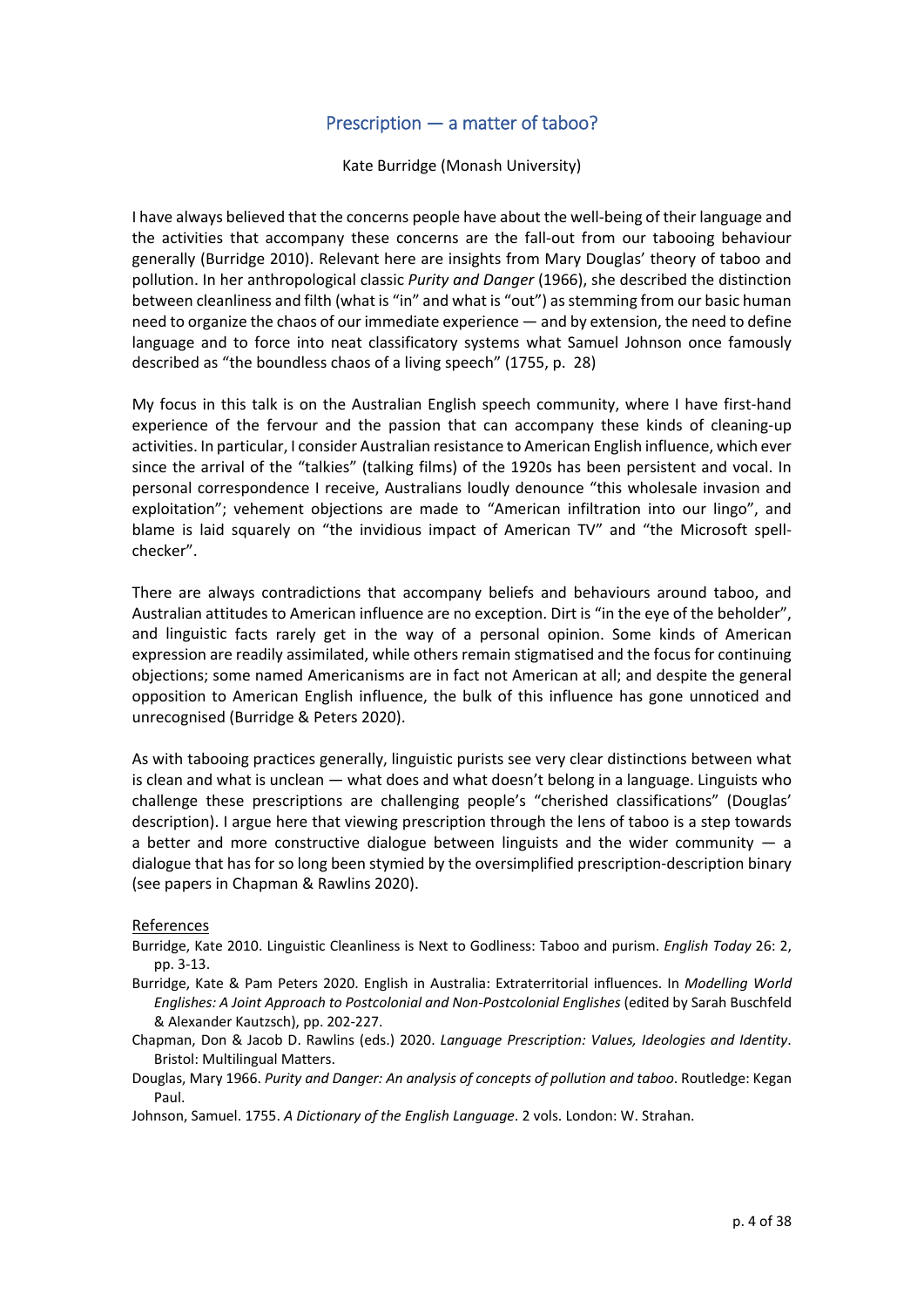# 'Not just a few dozen trouble spots': tallying the rules in English usage guides

Don Chapman (Brigham Young University)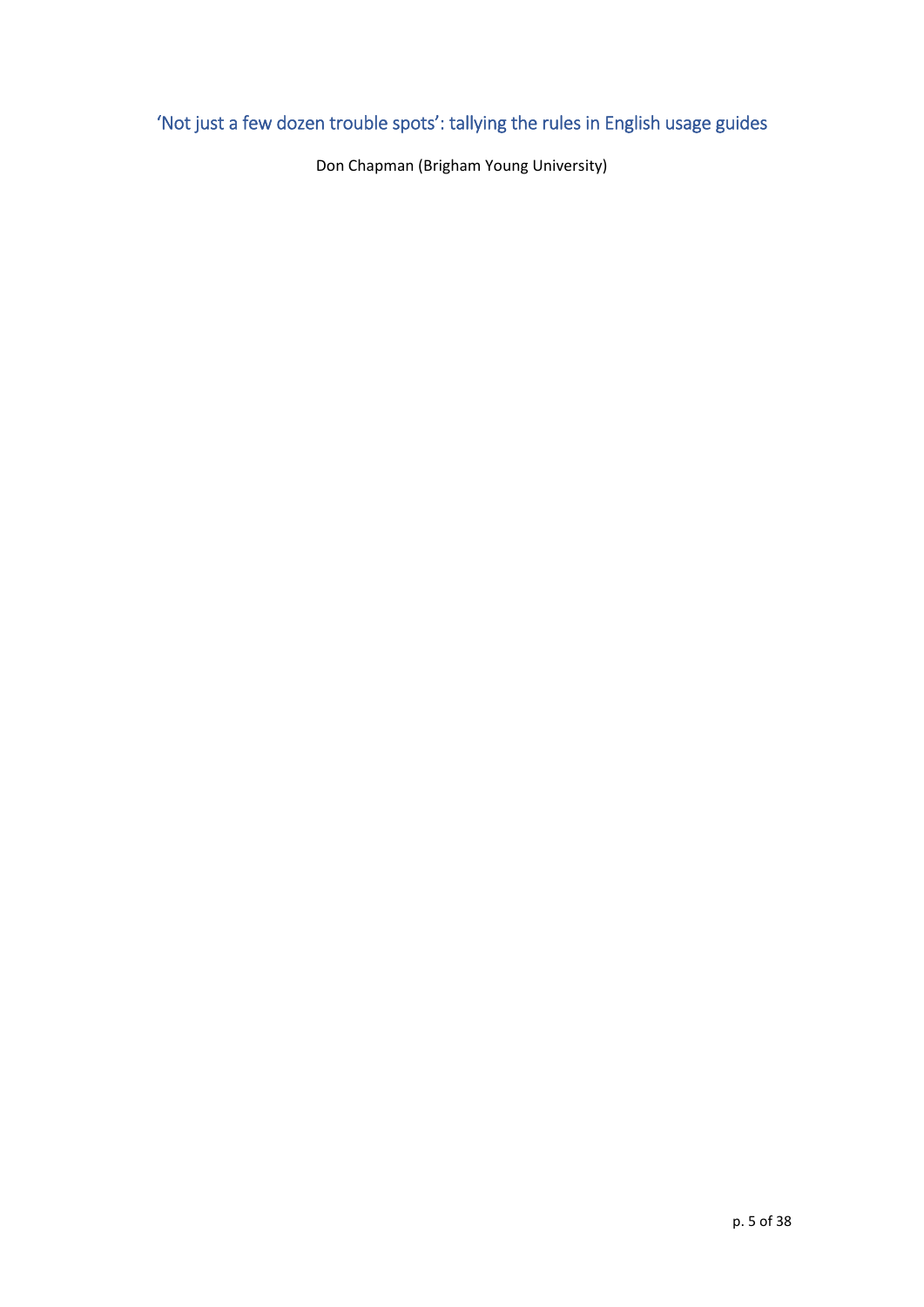## Methods and approaches in determining normative success

Eline Lismont (Vrije Universiteit Brussel, Universiteit Leiden) & Machteld de Vos (Radboud Universiteit, Dutch Language Institute)

Whether and to what extent language norms spread to actual language use is a central question in the study of standardisation as a top-down process. Simple models of standardisation (e.g. Haugen 1966) have therefore been problematised by scholars in historical sociolinguistics (Joseph, Rutten & Vosters 2020), who have tried to determine the impact of imposed prescriptions on language use in an empirical way and for a range of European languages (e.g. Konopka 1996; Takada 1998; Auer 2009; Poplack & Dion 2009; Rutten et al. 2014; Anderwald 2016; Krogull 2018). The results of these studies, however, diverge greatly: sometimes normative influence is obvious, whereas in other studies, norms and usage appear to develop independently or in diverging directions, and in yet other cases, there is a simultaneous change in norms and usage. Despite the considerable number of case studies examining thistopic, there is no one‐size‐fits‐all answer to the question whether, when and under which circumstances normative injunctions affect language use (cf. Rutten & Vosters, forthcoming). Additionally, the approaches, data and methodologies applied vary enormously, ranging from scholars measuring the effect of one important grammarian (e.g. McLelland 2014) or focusing on a limited number of linguistic features (e.g. Langer 2001; Auer 2009), to more comprehensive studies investigating the relationship between norms and usage on a larger scale (e.g. Poplack et al. 2015; Anderwald 2016). An overarching framework to assess and determine the effect of norms on usage, however, is still lacking.

Such diverging methods and outcomes, of course, raise the question whether it really is possible to move beyond individual case studies and ad hoc investigations with a more limited scope to broader analyses of the effects of language norms on usage. We therefore intend to address the topic of top-down standardisation from a methodological point of view, in the format of an open workshop, where experts in the field (see below), as well as any conference participants interested in the issues raised, can engage in a discussion on the methodological challenges and opportunities of research on the relationship between language norms and usage in historical settings.

Central questions to be discussed may include:

- ‐ To what extent can we actually determine the effect of top‐down standardisation in historical contexts? Which factors should we consider, and can they be operationalized in empirical studies?
- ‐ What are the (dis)advantages in addressing the issue from a quantitative or qualitative perspective? How can both approaches be fruitfully combined?
- ‐ How can or should more quantitatively oriented approaches account for different target audiences of normative publications, given the fact that many historical grammars targeted very limited, elite audiences?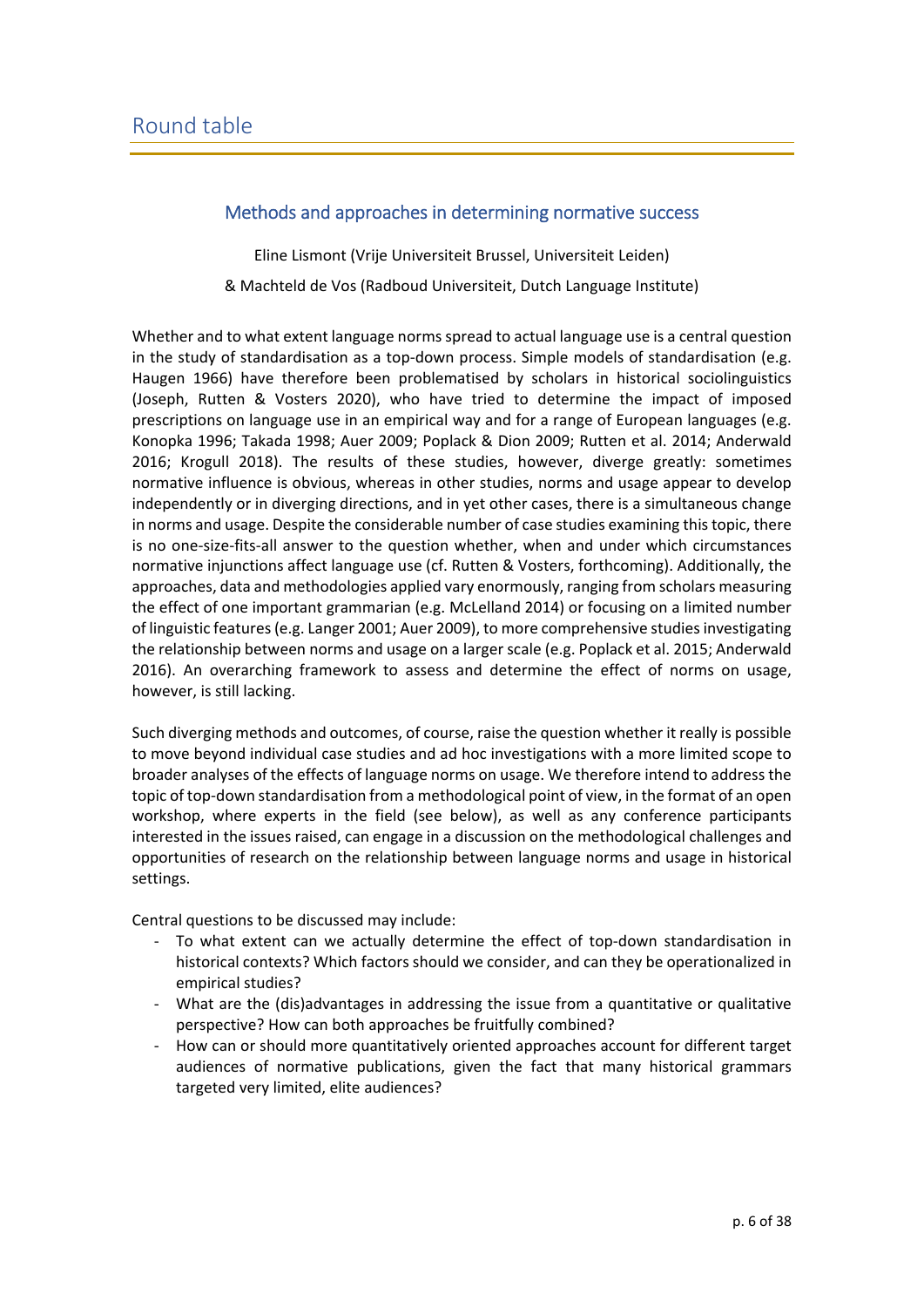Structure:

Introduction (10 minutes) Presentations (10‐15 minutes per panel member) Discussion with panel and moderators (30 minutes) Q&A (15+ minutes)

Panel of experts:

- Anita Auer / University of Lausanne
- Andreas Krogull / Leiden University Centre for Linguistics
- Shana Poplack / University of Ottawa

#### References

Anderwald, L. *Language between Description and Prescription.* (OUP, Oxford, 2016).

Auer, A. *The Subjunctive in the Age of Prescriptivism.* (Macmillan, Basingstoke, 2009).

Joseph, J.E., G. Rutten, R. Vosters, *Language Policy* 19, 161 (2020).

Poplack, S. et al., *Journal of Historical Sociolinguistics* 1, 13 (2015).

- Rutten, G., R. Vosters, W. Vandenbussche, Eds., *Norms and Usage in Language History, 1600‐1900* (Benjamins, Amsterdam, 2014).
- Rutten, G., R. Vosters, in *Handbook of Standardization and Standard Languages,* W. Ayres‐Bennett, J. Bellamy, Eds. (CUP, Cambridge, 2021, forthcoming).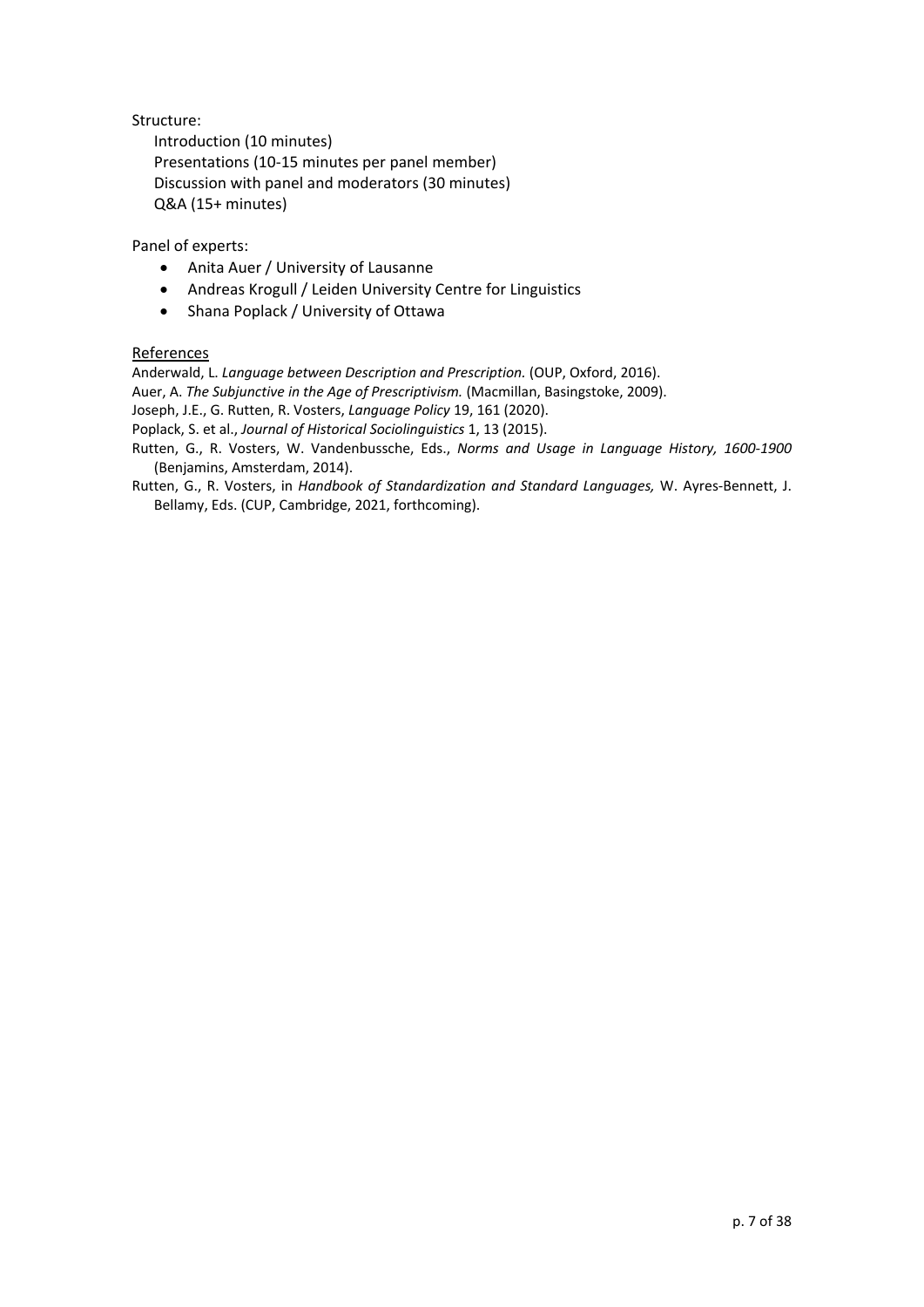# "Everyone here speaks well": metalinguistic awareness and language attitudes in Irish emigrants' letters

Carolina Amador‐Moreno (Universidad de Extremadura, University of Bergen)

& Nancy E. Ávila‐Ledesma (Universidad de Extremadura)

The National School system was introduced in Ireland with the Education Act of 1831. Schooling after this point in time is believed to have contributed to the promotion of English as a language, and to the consequent decline of the Irish language. Regardless of whether or not such a connection contributed hugely to the language shift in Ireland, what is evident is that a dramatic expansion in the number of schools took place during the eighteenth and early nineteenth centuries due to the demand for literacy. As Doyle (2018: 359) points out, 'the state, its major institutions, and the public identified education as an improving force', and this is clearly noticeable in the context of Irish emigration. Fitzpatrick (1994: 498–499) lists several examples in which Irish‐Australian emigrants, in letters sent home to Ireland, underline the importance of schooling and education for the young generations. An interesting point raised by Fitzpatrick (1990: 172), in connection with this, is that while until the 1880s the illiterates in the population were the most likely to emigrate, from then onwards this tendency was reversed.

Many of the letters that form part of CORIECOR, the *Corpus of Irish English Correspondence* (McCafferty and Amador‐Moreno, in preparation) are penned by writers whose social or educational status improved with emigration and, therefore, show a strong linguistic awareness. The present study intends to contribute to the analysis of discursive identities with a corpus‐ based examination of the relationship between emigration, schooling and language attitudes in the personal correspondence of Irish emigrants to the United States. Based on these historical texts, the ultimate objective of this investigation is to provide detailed insights into Irish emigrants' linguistic behaviour as well as the dynamics of prescriptivist discourse as articulated in CORIECOR.

#### References

Baker, P. 2010. *Sociolinguistics and Corpus Linguistics.* Edinburgh: Edinburgh University Press.

- Doyle, A. 2018. 'Language and Literacy in the Eighteenth and Nineteenth Centuries'. In: J. Kelly (ed.), *The Cambridge History of Ireland*, Vol. III, 1730–1880. 353–379.
- Fitzpatrick, D. 1994. *Oceans of Consolation: Personal Accounts of Irish Migration to Australia*. Cork: Cork University Press.
- Fitzpatrick, D. 1990. 'A Share of the Honeycomb: Education, Emigration and Irishwomen'. In: D. Dickson and M. Daly (eds.), *The Origins of Popular Literacy in Ireland: Language Change and Educational Development, 1700–1920*. Dublin.
- Kilgarriff, A., Rychly, P., Smrz, P., and D. Tugwell. 2004. "The Sketch Engine." *Proceedings from EURALEX*, 105‐115. Lorient, France.

McCafferty, K. and C. P. Amador‐Moreno. In preparation. *CORIECOR. The Corpus of Irish English Correspondence*. Bergen and Cáceres: University of Bergen and University of Extremadura.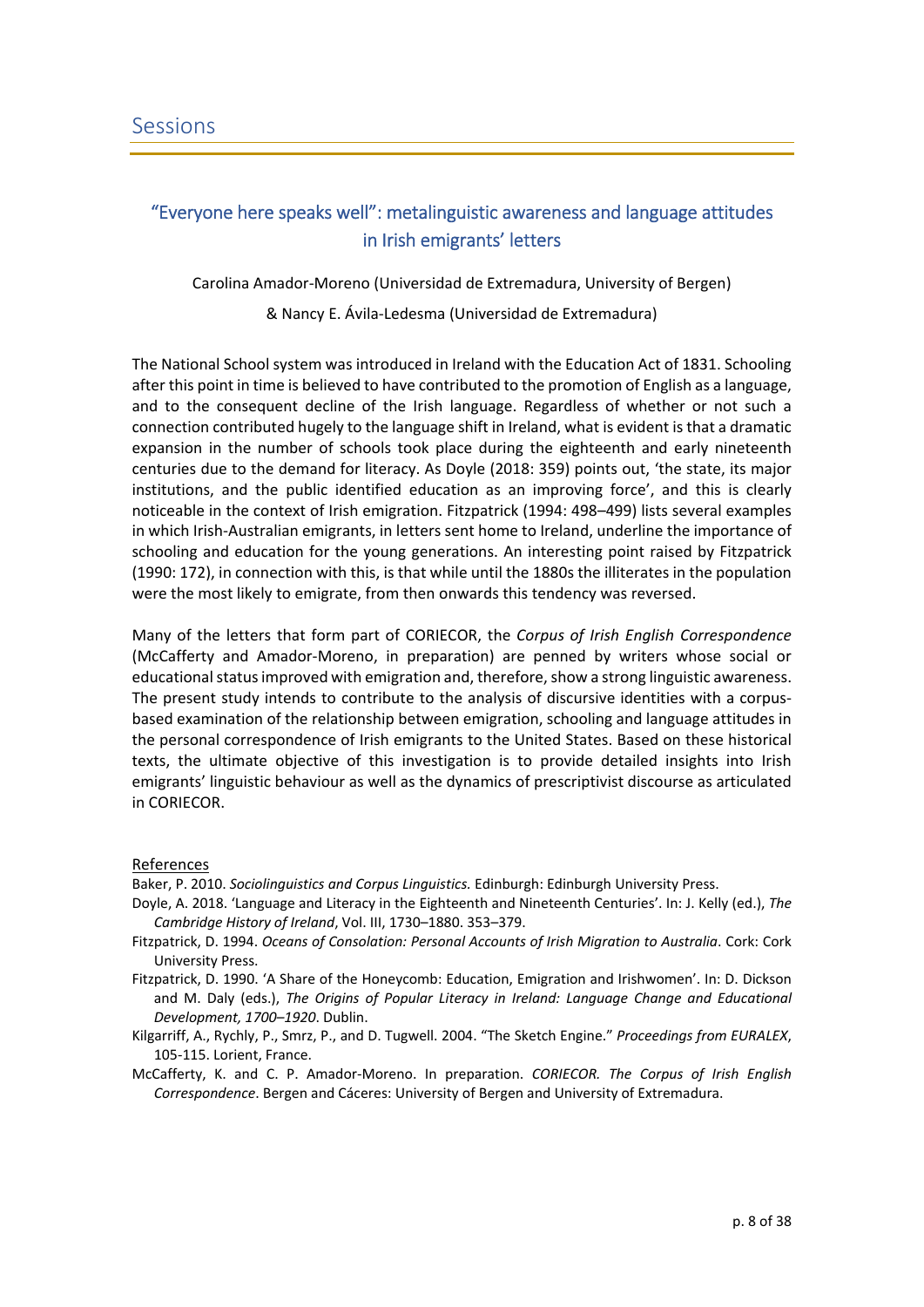# Old prescriptive standard vs neo‐standard: a look at the written Italian of university students

Silvia Ballarè & Emanuele Miola (Università di Bologna)

In recent years, the "state of health" of standard Italian has been a subject of the public debate: in 2017, a group of six-hundred scholars and intellectuals co-signed an open letter (https://drive.google.com/file/d/0By6yGMqrp9HqSkw3U2MySExnbkU/view) denouncing the lack of linguistic competence of university students, stating that 3/4 of undergraduates are to be considered "semi-illiterate". To put this episode in the bigger picture, it is crucial to consider that in the Italian sociolinguistic scenario, the co‐existence of an old, 'literary' standard and a new one (neo‐standard in Berruto 2012 [1987]) has been attested. The former is prescriptive in nature: it is ideally taught in schools and can be identified in highly formal productions of educated speakers. The latter emerged via demoticization (Coupland & Kristiansen 2011): it is a standard by mere usage, can be approximated to the so-called journalistic Italian and some of its features are still stigmatized by some members of the linguistic authority (Ammon 2003).

In this presentation, using a corpus of highly formal texts written by university students (thesis, written exam papers, 700.000 tokens), we will discuss the presence of two linguistic features that are attested in the neo-standard but are excluded from the literary one: namely (1) the lack of subject‐verb agreement with group nouns (vs agreement); and (2) the use of the subjunctive (vs indicative) after the factual construction *il fatto che* ("the fact that"). (1) has been attested since the early studies on the neo-standard (Berruto 2012 [1987]: 89), while (2) has been recorded only in recent years (Renzi 2019).

Finally, we will compare the behavior of the same features in corpora representing "old" and "new" standards (juridical‐administrative and academic prose, and press sections of the CORIS corpus, respectively), in order to empirically discuss whether students align more with the old standard or with the new one.

- Ammon U. (2003), "On the social forces that determine what is standard in a language and on conditions of successful implementation", in *Sociolinguistica*, 17, 1‐10.
- Berruto G. (2012 [1987]), *Sociolinguistica dell'italiano contemporaneo*. Nuova edizione, Roma, Carocci. *CORIS corpus*: corpora.dslo.unibo.it/coris\_ita.html
- Coupland N., Kristiansen T. (2011), "SLICE: critical perspectives on language (de)standardization", in Kristiansen T., Coupland N. (eds.), *Standard languages and language standards in a changing Europe*, Novus, Oslo, 11‐35.
- Renzi L. (2019), "Ancora su come cambia la lingua. Qualche nuova indicazione", in Moretti B., et al. (eds.), *Le tendenze dell'italiano contemporaneo rivisitate*, Officinaventumo, Milan, 13‐33.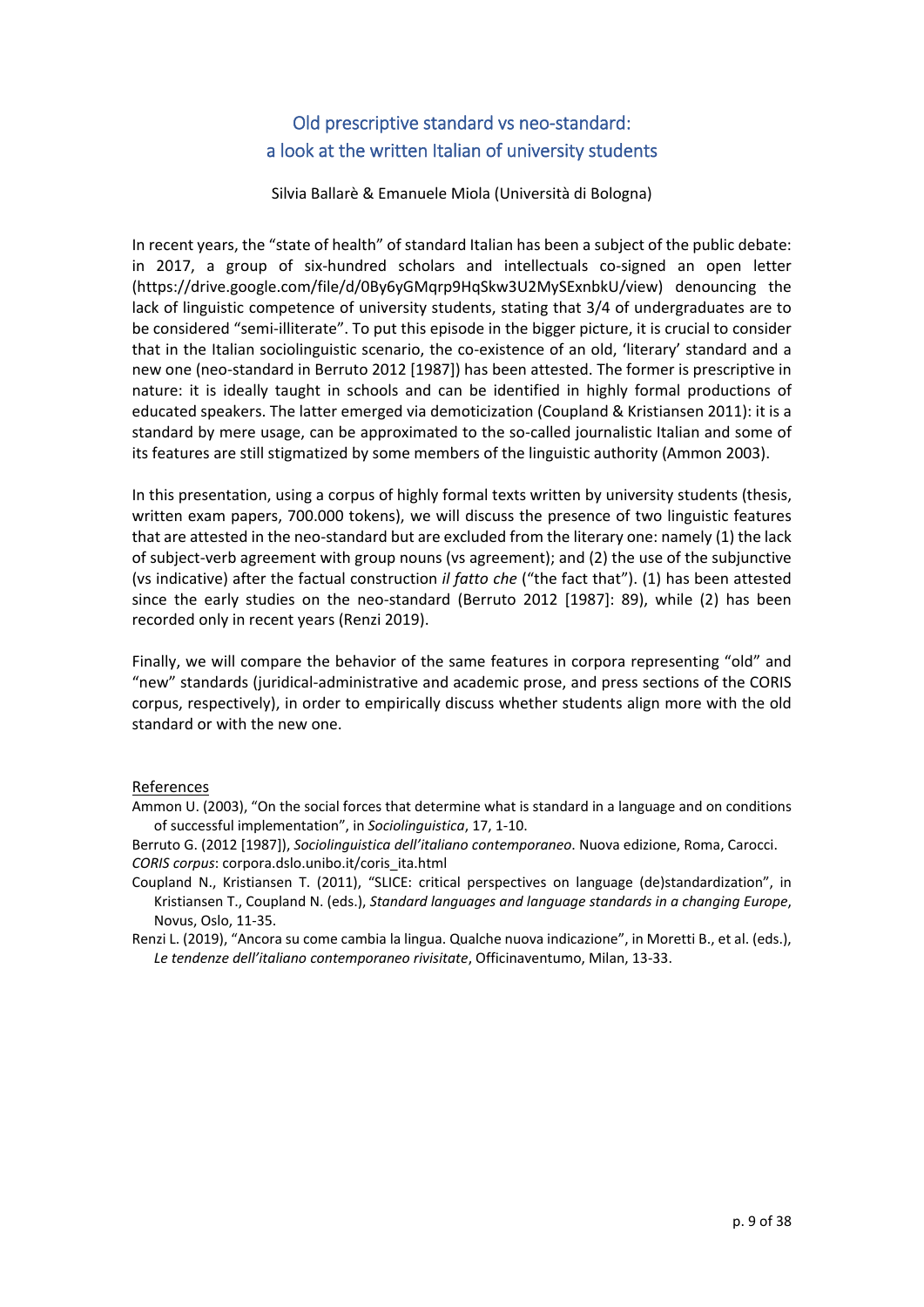# "And, your petitioner, as in duty bound, shall ever pray" — Prescriptive or descriptive letter‐writing manuals in Late Modern England: a promise with a clue

Nuria Calvo‐Cortés (Universidad Complutense Madrid)

It was not only in grammar books that instruction could be found on how to write and speak properly in the 18th and 19th centuries. Grammar was also explicitly or implicitly present in subsidiary grammars (Yañez-Bouza, 2018) such as letter-writing manuals. These became very popular asletters were common means of communication for people of all ranks. Many manuals indicated that the letters included were 'original', which leads to a descriptive interpretation of their content.

The present study concentrates on the descriptive and/or prescriptive role of these manuals through the analysis of the choice of the modal verb in the promise concluding all the petitions in the manuals, "and, your petitioner, as in duty bound, *shall/will* ever pray". Only manuals containing a specific section on petitions will be analysed, and they will be compared with about 100 actual contemporaneous petitions. In general, differences between these auxiliaries seem to have been rooted in prescriptive grammars (Tieken‐Boon van Ostade, 2009). They have been studied in historical letter writing (e.g. McCafferty & Amador Moreno, 2012; Elsweiler, 2019), but this study focuses on their use in this particular expression only.

The results show that both auxiliaries were used in Late Modern England in this construction, with a higher percentage of *shall* in the earlier manuals as opposed to an increase in the use of will in later manuals. It is particularly interesting that later editions of some manuals reflect these changes too. In addition, the use of *will* seems to have been more extended in the real petitions analysed than in the manuals. This suggests that the authors of the manuals actually intervened in the editing process of the petitions. However, the question is whether they reflected changes introduced by grammarians or by writers of petitions.

#### References

- McCafferty, Kevin & Amador Moreno, Carolina (2012). 'I will be expecting a letter from you before this reaches you'. A corpus‐based study of *shall/will* variation in Irish English correspondence. In *Letter writing in Late Modern Europe*, M. Dossena & G. del Lungo Camiciotti (eds.), Benjamins, 179‐204.
- Elsweiler, Christine (2019). Pragmatic and formulaic uses of *shall* and *will* in Older Scots and Early Modern English official letter‐writing. In *Norms and conventions in the history of English*, B. Bös & C. Claridge (eds.), Benjamins, 167‐190.

Tieken‐Boon van Ostade, Ingrid (2009). *An introduction to Late Modern English*. EUP.

Yañez‐Bouza, Nuria (2018). Grammar writing in the eighteenth century. In *Patterns of change in 18th‐ century English*, T. Nevalainen, M. Palander‐Collin & T. Säily (eds.), Benjamins, 27‐44.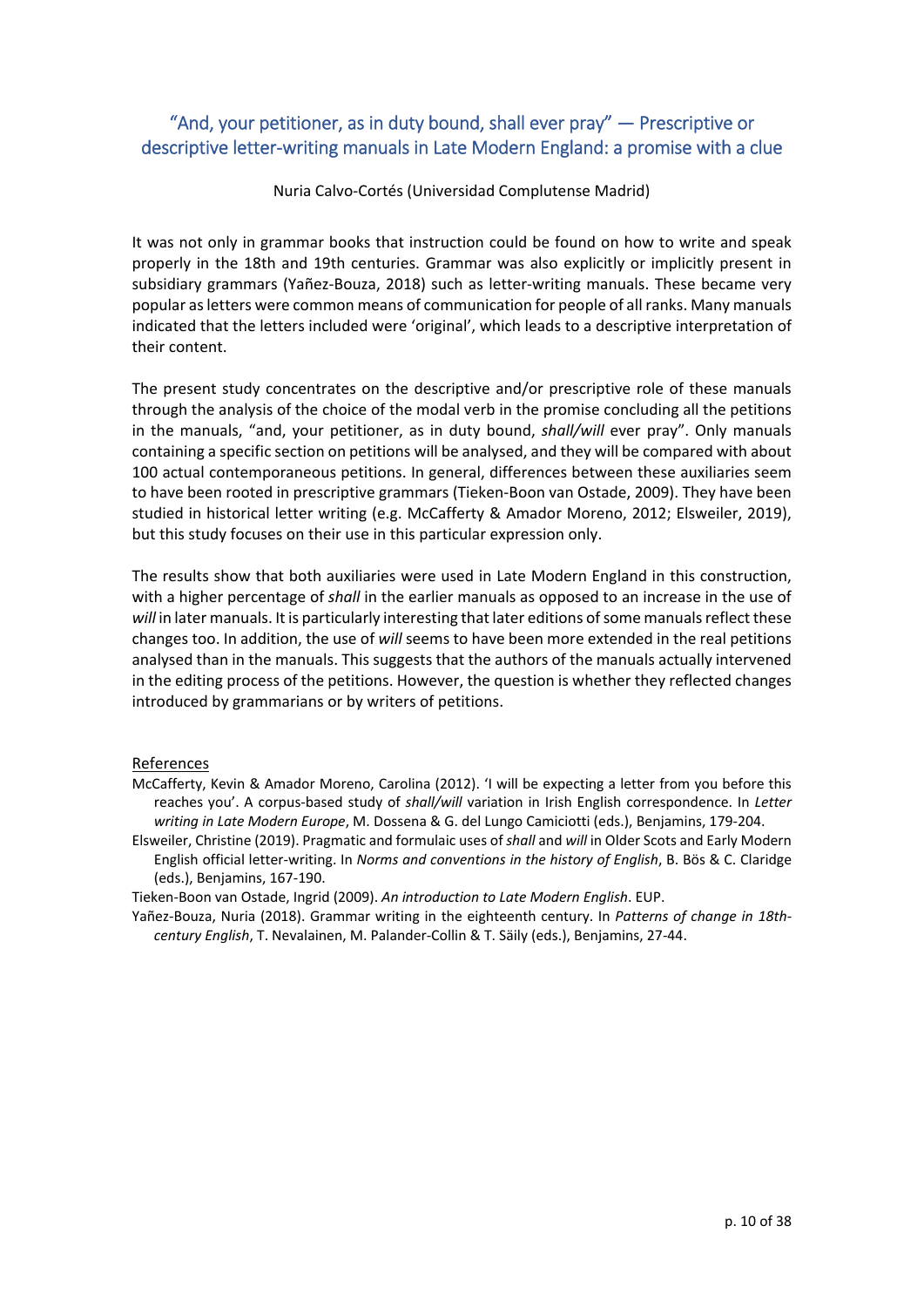# "Cahstle, (…) not kehstle": reflections of prescriptivism in Australian literature

Magdalena Cislerova (Charles University)

As soon as distinctive linguistic features started appearing in Australia, Australian English (AusE) was placed very low in the hierarchy of Englishes with its perceived informality, egalitarianism, swearing, and convict heritage, and it took a long time till it was perceived as a variety in its own right – even by Australians themselves. This linguistic insecurity is closely related to the construction of national identity and to this day Australia suffers from cultural cringe. National identity is, therefore, still an important topic of Australian literature.

This paper explores to what degree AusE features are represented through time based on Schneider's Dynamic Model, followed by a discussion of metalinguistic commentary that reveals prescriptive ideology and its meaning in the novels of contemporary writers Peter Carey and Hsu Ming Teo.

Keyword analysis of a small corpus of selected canonical novels has revealed that the distribution of 'Australianisms' across four periods roughly corresponds to the characteristics of each period as per Schneider's model and the corresponding historical events, with their highest concentration found in the Nativization period, when language was used as a tool in advocating independence, and in the Differentiation period, when AusE has achieved full linguistic independence. The numbers are much lower in the Exonormative stabilisation period, when British identity along with British English was the norm, and in the Endonormative stabilisation period, which was characterised by cultural cringe.

Exploration of both Carey and Teo and the metalinguistic commentaries support these findings. Carey's novels discuss the power dynamics between the British and Australians throughout the 20th century and explore the way Australians tended towards the Broad or Cultivated end of the spectrum based on their cultural identification with either country, with metalinguistic commentaries employed as part of Carey's critique of Australian culture. Teo's novel discusses the migrant versus white Australian experience and reveals how migrants now contend with AusE norms. In all novels the adherence to language norms plays a significant role in the construction of identity.

#### References

Burridge. Kate. "The History of Australian English." In Louisa Willoughby, Howard Manns(eds.). *Australian English Reimagined*. London: Routledge, 2019. 175‐192.

Carey, Peter. *Illywhacker*. London: Faber and Faber, 1985. [Quotation in the title from p.27]

Carey, Peter. *My Life as a Fake.* London: Faber and Faber, 2003.

- Schneider, Edgar W. *Postcolonial English: Varieties Around the World*. Cambridge: Cambridge University Press, 2007.
- Teo, Hsu Ming. *Behind the Moon*. Crows Nest: Allen & Unwin, 2005.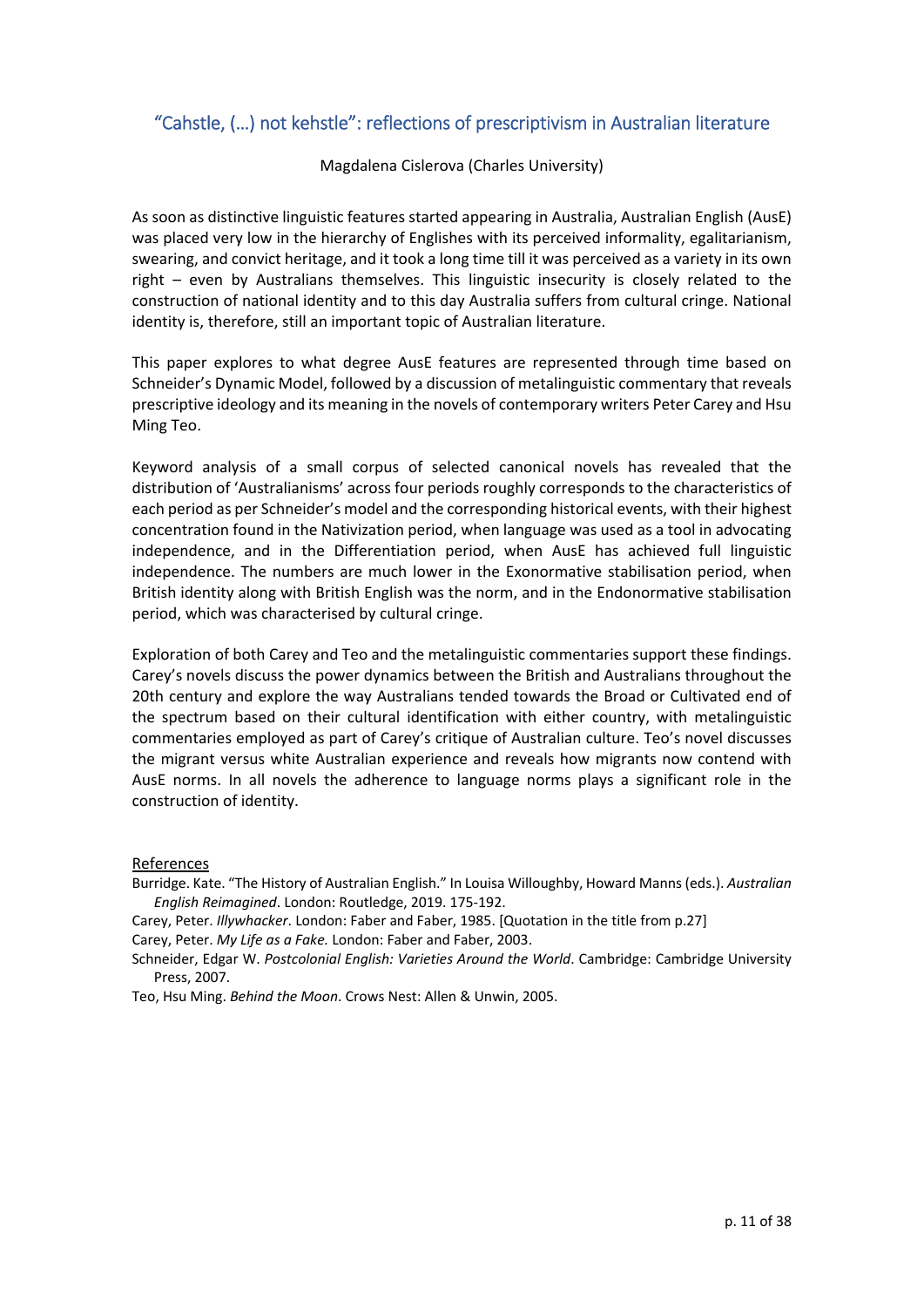## Suppressed no more: prescriptivism and the appreciation of optional variability

Machteld de Vos (Radboud Universiteit, Dutch Language Institute)

& Marten van der Meulen (Radboud Universiteit)

Recent years have seen researchers challenge many of the previously held assumptions about prescriptivism. These include the strict descriptivism‐prescriptivism dichotomy (e.g. Chapman, 2020), the effects of prescriptivism on language use (e.g. Anderwald, 2018), and the effect of usage on prescriptive rules (e.g. Ayres-Bennett, 2020). One aspect that seems to have gone relatively unchallenged is the idea of 'suppression of optional variability', introduced by Milroy and Milroy in their seminal book *Authority in Language* (1985), as one of the basic characteristics of the standard language ideology. However, when we try to match the conceptual to the empirical, problems start to arise with regard to this notion.

In this paper, we look at the way in which normative grammars and prescriptive publications relate to optional variability. We do this using morphosyntactic case studies from both the codification period (1550‐1700) and the maintenance period (1900‐2000) of the standardisation of Dutch. Our research indicates that, while a majority of prescriptive utterances does result in the suppression of certain linguistic variants, both 'suppression' and 'optional variability' as concepts are too limited. With regard to 'suppression', the sources we studied show that variation is frequently approached in a variety of different ways, such as appreciation, reallocation, creating awareness and even acceptance. Likewise, our data shows that 'optional variability' can encompass different kinds of optionality, including grammatical, socio‐pragmatic and semantic. We argue that, as the study of prescriptivism matures, we need a more fine‐ grained framework to appreciate the many ways in which prescriptivism deals with variation.

- Anderwald, L. (2018). Empirically Charting the Success of Prescriptivism: Some Case Studies of Nineteenth‐ century English. In C. Suhr, T. Nevalainen, & I. Taavitsainen (Eds.), *From Data to Evidence in English Language Research*. BRILL. https://doi.org/10.1163/9789004390652\_005
- Ayres-Bennett, W. (2020). From Haugen's codification to Thomas's purism: Assessing the Role of Description and Prescription, Prescriptivism and Purism in Linguistic Standardisation. *Language Policy*, *19*, 183–213.
- Chapman, D. (2020). Are You a Descriptivist or a Prescriptivist? The Meaning of the Term Descriptivism and the Values of Those Who Use It. In D. Chapman & J. D. Rawlins (Eds.), *Language Prescription Values, Ideologies and Identity* (pp. 46–72). Clevedon.
- Milroy, J., & Milroy, L. (1999). *Authority in Language: Investigating Standard English* (3rd ed.). Routledge.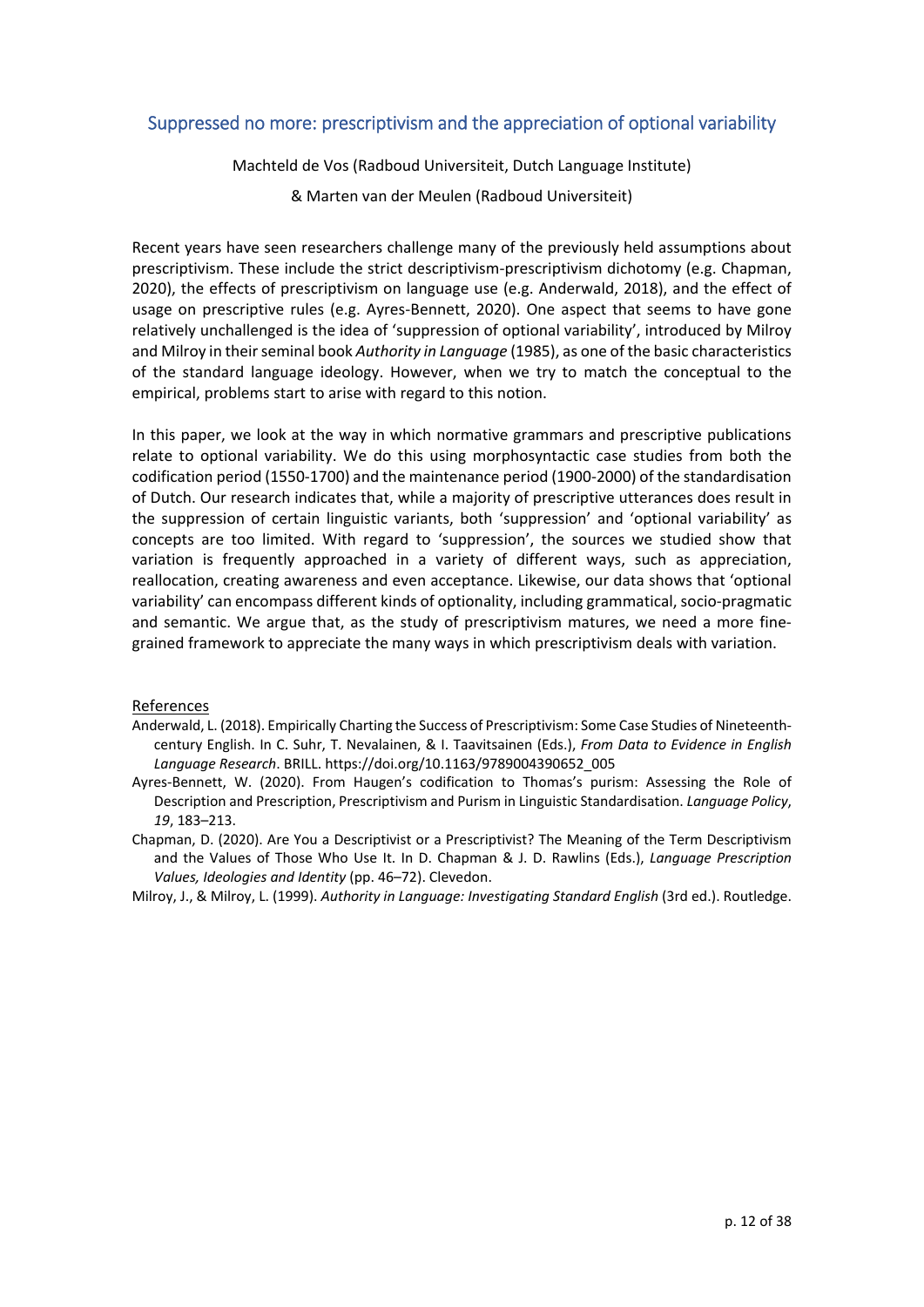## "Your not my type": effects of stigmatized linguistic variation in online dating

Carmen Ebner (Leiden University Centre for Linguistics)

This paper investigates the impact of linguistic norm violations in online dating. In particular, two types of norm violations are studied: (1) typos (e.g. *wirte* for *write*) and (2) grammos (e.g. *your* for *you're*) which, according to Queen and Boland (2016), are homophonous grammatical errors triggering stronger negative reactions amongst readers than typos. While there is a growing body of studies assessing the currency of stigmatized linguistic features in a de-contextualized manner, only few attitude studies incorporate features in naturally occurring contexts. One of these is Queen and Boland's (2016) study of typos and grammos in email responses to a flat share. Using a similar indirect and contextualized approach, I aim to assess attitudes towards typos and grammos in online dating – a social context which is, despite its popularity, still largely uncharted territory in language attitude studies.

What effects norm violations have on the selection of potential dating partners and whether social factors, such as age, gender, education and L1, have an impact on how candidates are perceived are just two of the research questions addressed in this paper. The tendency for women to disapprove of nonstandard language use (Trudgill, 1974) is investigated in more depth using the two different types of norm violations. Participants are asked to evaluate short extract of dating profiles, i.e. swipe right or left, to indicate whether they would like to find out more about the candidate or not. Each stimulus is followed by Likert‐scales to assess the dating candidate's likability, friendliness, conscientiousness and suitability as a partner. To allow for richer data, participants have the option to comment on each candidate's profile.

Using an indirect attitude elicitation approach, this study sheds light on attitudes towards norm violations in the context of online dating. Confirming Queen and Boland's (2016) assessment of typos and grammos, the results show the negative impact of grammos on the perception of dating candidates. Furthermore, both types of norm violations are noticed more frequently and evaluated more harshly by female than male participants in this study.

- Boland, Julie E. & Queen, Robin (2016). If You're House Is Still Available, Send Me an Email: Personality Influences Reactions to Written Errors in Email Messages. *PLoS ONE* 11 (3). 1‐17.
- Trudgill, P. (1974). *The Social Differentiation of English in Norwich*. Cambridge: Cambridge University Press.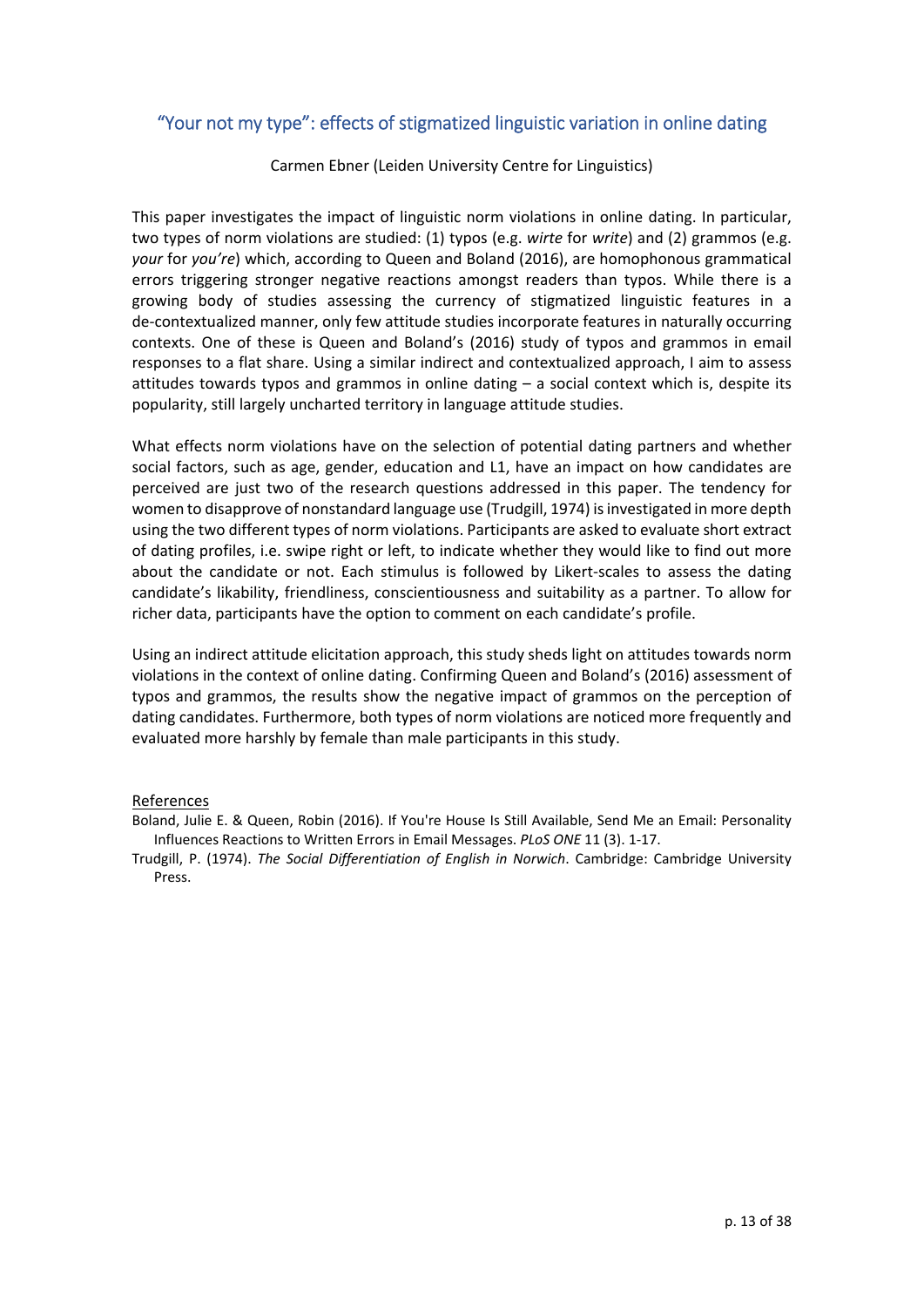## The making of linguistic authority in the postdigital age

Theresa Heyd & Morana Lukač (University of Greifswald)

In her paper on "popular prescriptivism in the twenty‐first century", Beal (2010) points out that dynamics of language policing have recently shifted. Specifically, the notion that language ideologies and norms are tied to and reinforced by formalized authorities – grammarians, language associations, media platforms and the like – has to be questioned in the digital and postdigital age. Through forms of participatory culture, prescriptivist ideologies can be voiced, reproduced, and shared, and contribute to grassroots networks of everyday language policing. This observation ties in with Heyd's concept of *grassroots prescriptivism* (2014), bottom‐up prescriptivist activity, which is often fostered and made visible through digital linguistic practice. Although some perceptive commentary on online forms of language policing precede ours (e.g. Lukač 2018; Drackley 2019), the need remainsto answer the question of how linguistic authority is constructed in the age of destabilization of traditional power relations.

The case study presented in this paper is based on the premise that notions of correctness and the standard language ideology have been appropriated in digital practices. One stand of prescriptive debates embedded in this context concerns ambiguous pronunciation of internet‐ related neologisms (Witten 2012; van der Meulen 2020). In the digital sphere, and in what is essentially a text-based medium, different sociophonetic variants of certain words have emerged such as *gif* (/gɪf/ and /dʒɪf/), *imgur* (/ɪmgə/ and /ˈɪmɪdʒə/), and *meme* (/miːm/ and /mɪmɪ/), and with them grassroots prescriptive debates on which of the variants should be considered "correct". These cases contribute to the enregisterment of digital linguistic practice (Squires 2010), but they also transcend its boundaries by prescribing oral norms in a formerly written domain and thus highlighting processes of digital convergence. The analysis of such debates taken up in this paper serves as a backcloth for analyzing language policing by average speakers and larger shifts in late‐modern publics (Heyd and Schneider 2019).

#### References

- Beal, J. C. (2010). The grocer's apostrophe: Popular prescriptivism in the 21st century. *English Today*, 26(2), 57–64.
- Drackley, P. (2019). "Je suis circonflexe": grassroots prescriptivism and orthographic reform. *Language Policy*, 18(2), 295–313.
- Heyd, T. (2014). Folk‐linguistic landscapes: The visual semiotics of digital enregisterment. *Language in Society*, 43, 489–514.
- Heyd, T., & Schneider, B. (2019). The sociolinguistics of late modern publics. *Journal of Sociolinguistics*, 23(5), 435–449.
- Lukač, M. (2018). From usage guides to language blogs. In I. Tieken‐Boon van Ostade (Ed.), *English Usage Guides: History, Advice, Attitudes* (pp. 107–126). Oxford: Oxford University Press.

Squires, L. (2010). Enregistering internet language. *Language in Society*, 39(4), 457–492.

van der Meulen, M. (2020). Obama, SCUBA or gift? Authority and argumentation in online discussion on the pronunciation of GIF. *English Today*, 131(36/1), 45‐50.

Witten, K. (2012). Sociophonetic Variation in an Internet place name. *Names*, 60(4), 220–230.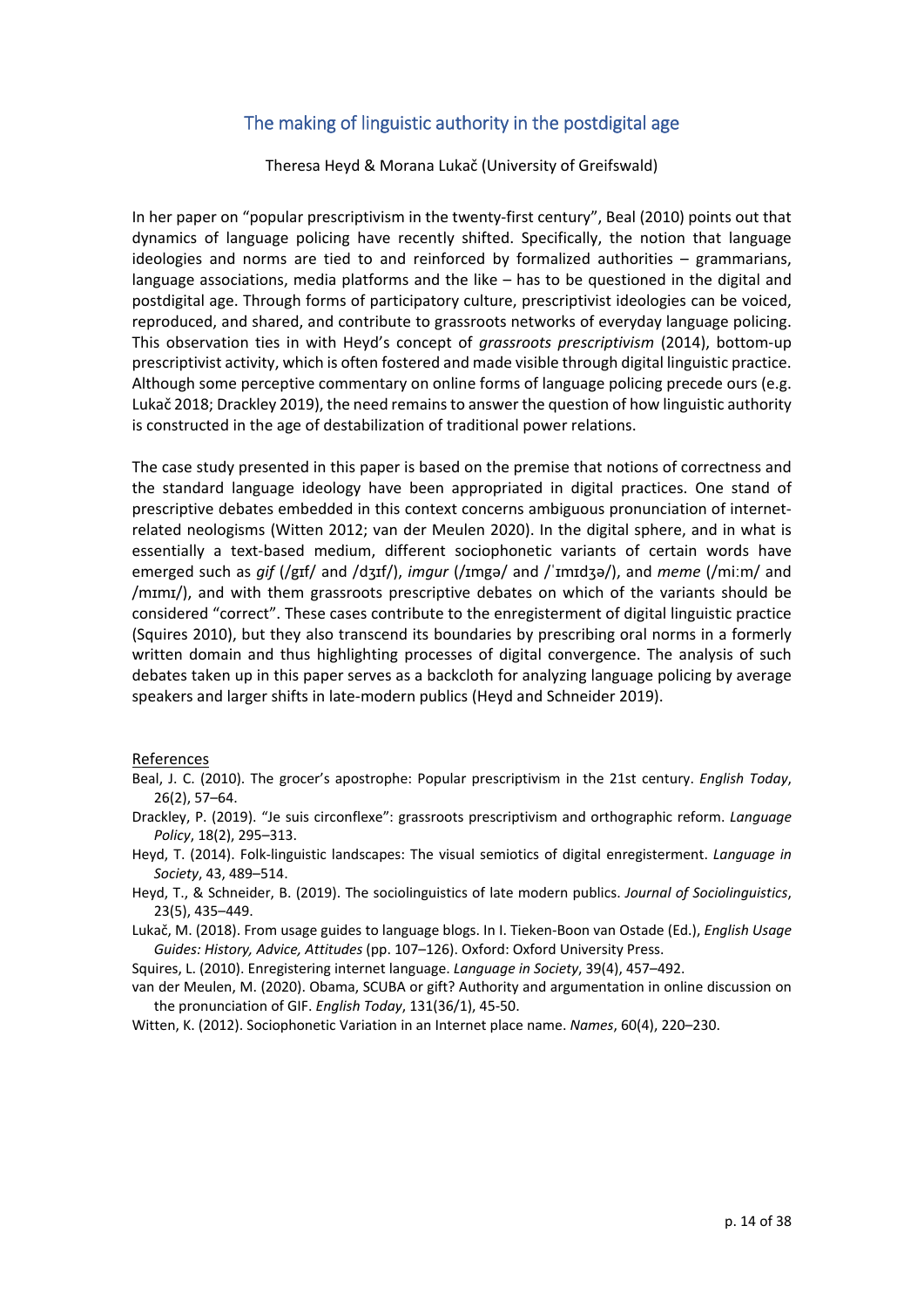## The significance of stance in literary representations of prescriptive judgements

Jane Hodson (University of Sheffield)

In this paper I draw on the materials from the Database of Dialect in British Fiction 1800‐1836 to focus on a range of instances where one character comments upon the language variety of another individual or group. The aim is to look for moments where the stance of the reader might be in question: should the character making the comment be admired for upholding good linguistic standards, or castigated for being an unthinking snob?

Elizabeth Le Noir's *Village Anecdotes*, for example, comprises a series of letters from Sophia Willars to her absent husband, detailing life in the village where she is staying with friends. In one letter she describes a new acquaintance, Miss Grove:

She is pretty, very genteely drest, and altogether of so elegant an appearance, that I was astonished beyond expression.‐‐ When, to Mrs. Peterson's question after the health of some acquaintance, she answered, literally thus—"I does not know, indeed; I hasn't zeed her this fortnight." Accustomed as I am to hear my poor mother tongue clipped and frittered, I confess to you, my dear Edward, such an answer, from so smart a lady, almost overcame my gravity: however, I might have laughed without offence; for Harriet was the only one present who would have suffered the cause: such is the negligence of grammatical propriety connived at here. (Vol. 1, pp. 123‐124)

This passage maps a complex series of linguistic judgements and assumptions. Although he is not present, Sophia is confident that both her husband and Harriet will share her views of the "clipped and frittered" language, and the implication is that the reader will be comfortable with those judgements. Yet such views were not universal. Other novels from the period demonstrate quite different judgements, and overtly prescriptive attitudes in some cases become an object of critique.

I attempt to unpick the different layers of reader/character/writer within the text and to consider what evidence there is for the stance that the reader is invited to adopt towards prescriptive attitudes. In conclusion I consider what evidence these novels provide for the status of prescriptive attitudes in the early nineteenth century.

#### References

*Dialect in British Fiction 1800‐1836*, ed. by Jane Hodson, Alex Broadhead and Julie Millward, University of Sheffield, database development by Katherine Rogers and Michael Pidd, University of Sheffield Humanities Research Institute (November 2014). http://www.dialectfiction.org Le Noir, Elizabeth. 1804. *Village Anecdotes*. London: Vernor and Hood.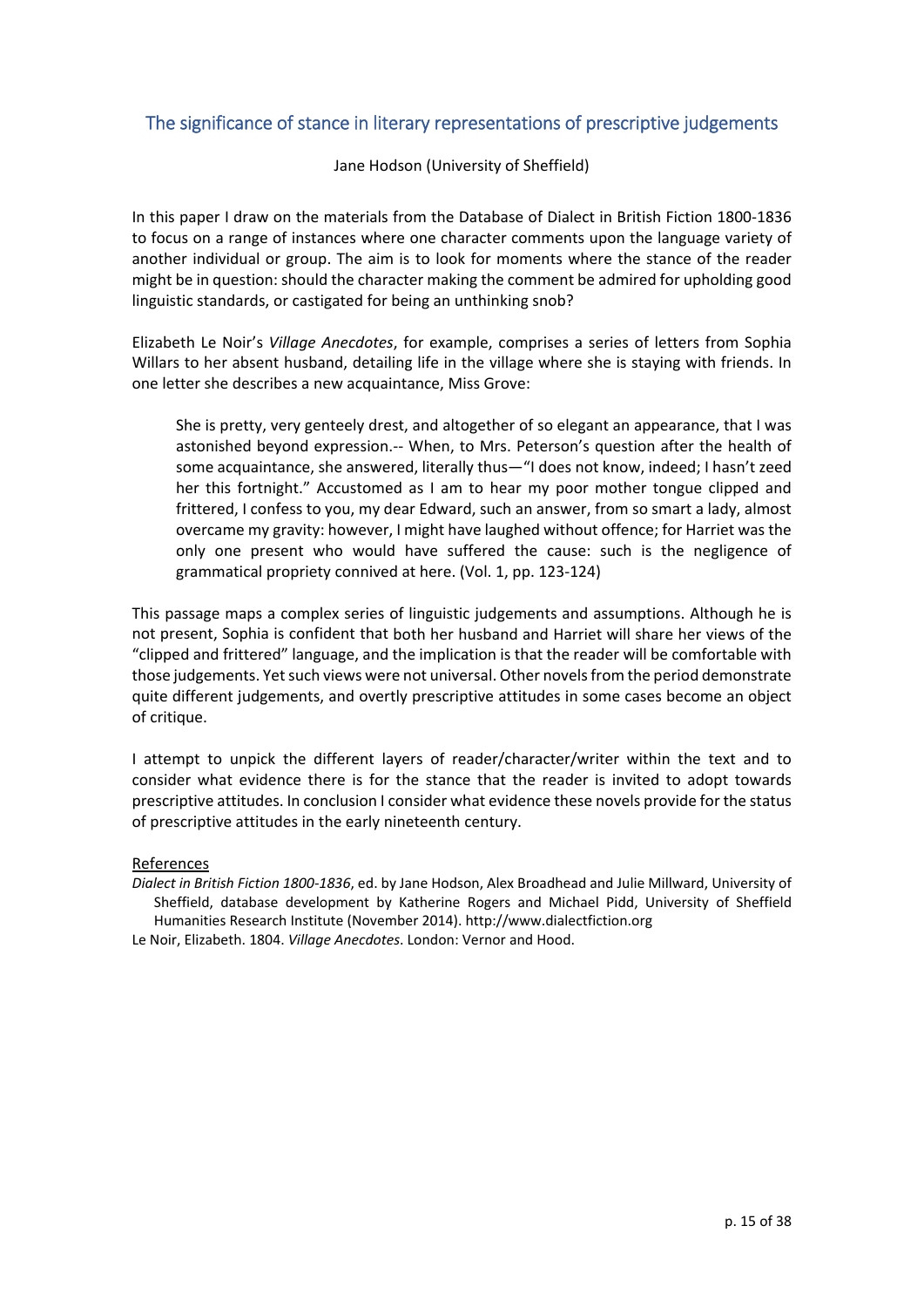## Female characters as comic prescriptivists? Eighteenth‐century *you was*

James Hyett & Carol Percy (University of Toronto)

Why did *you was* enter and then disappear from Late Modern Standard English? Our papers illuminate the development of second‐person pronouns and of eighteenth‐century language norms. We also consider the reciprocal significance of historical linguistics and comedy.

*You was* arose from below, in seventeenth‐century colloquial English after the recession of second‐person singular *thou* (Laitinen 2009). It became stigmatized by the early 1760s (*DENG*): Tieken‐Boon van Ostade (2002) argued for the influence of Lowth (1762), showing that *you was* receded quickly from fiction in the 1760s.

Our 2018 survey of male playwrights found that *you was* was salient before the 1760s, similar if not identical to *thou* in its comic range of class and emotions, negative and positive (Nonomiya 2021). 'Micro' studies of correspondence in the 1750s suggest what it indexed for individuals. Lowth used *you was* only with his wife (Tieken‐Boon van Ostade 2011), suggesting that for him the form was informal or intimate. Although *you was* was receding from men's letters, women's retained it for longer (Laitinen 2009).

*You was* did persist despite stigmatization—in letters by royalty, for instance (Laitinen 2009). Our June 2021 paper considers how female comic playwrights used *you was* after the 1760s. Like male playwrights, to signal combinations of class and attitude? Like women letter‐writers, more often than men? While also considering their dialects, we observe first that women playwrights used *you was* similarly but less often than men.

For September, we focus on the sex of comic characters. Considering *thou* in comedies, Nonomiya (2021) finds no meaningful correlation with gender. But *you was* had viability offstage, and gender difference in letters (Laitinen 2009). (How) do theatrical patterns interrelate with prescriptivism?

- DENG = *The Dictionary of English Normative Grammar, 1700‐1800*. 1991. Ed. Bertil Sundby, Anne Kari Bjørge, and Kari E. Haugland. John Benjamins.
- Laitinen, Mikko. 2009. "Singular YOU WAS/WERE variation and English normative grammars in the eighteenth century." In *The Language of Daily Life in England (1400–1809)*, ed. Arja Nurmi, Minna Nevala, and Minna Palander‐Collin, 199‐217. John Benjamins.
- Nonomiya, Ayumi. 2021. *Enregisterment of* thou *in Eighteenth‐Century Plays*. Tokyo: Kaitakusha.
- Tieken‐Boon van Ostade, Ingrid. 2002. "*You was* and eighteenth‐century normative grammar." In *Of Dyuersitie & Chaunge of Langage*, ed. Katja Lenz and Ruth Mohlig, 88‐102. Universitätsverlag C. Winter.
- Tieken‐Boon van Ostade, Ingrid. 2011. *The Bishop's Grammar: Robert Lowth and the Rise of Prescriptivism in English*. Oxford University Press.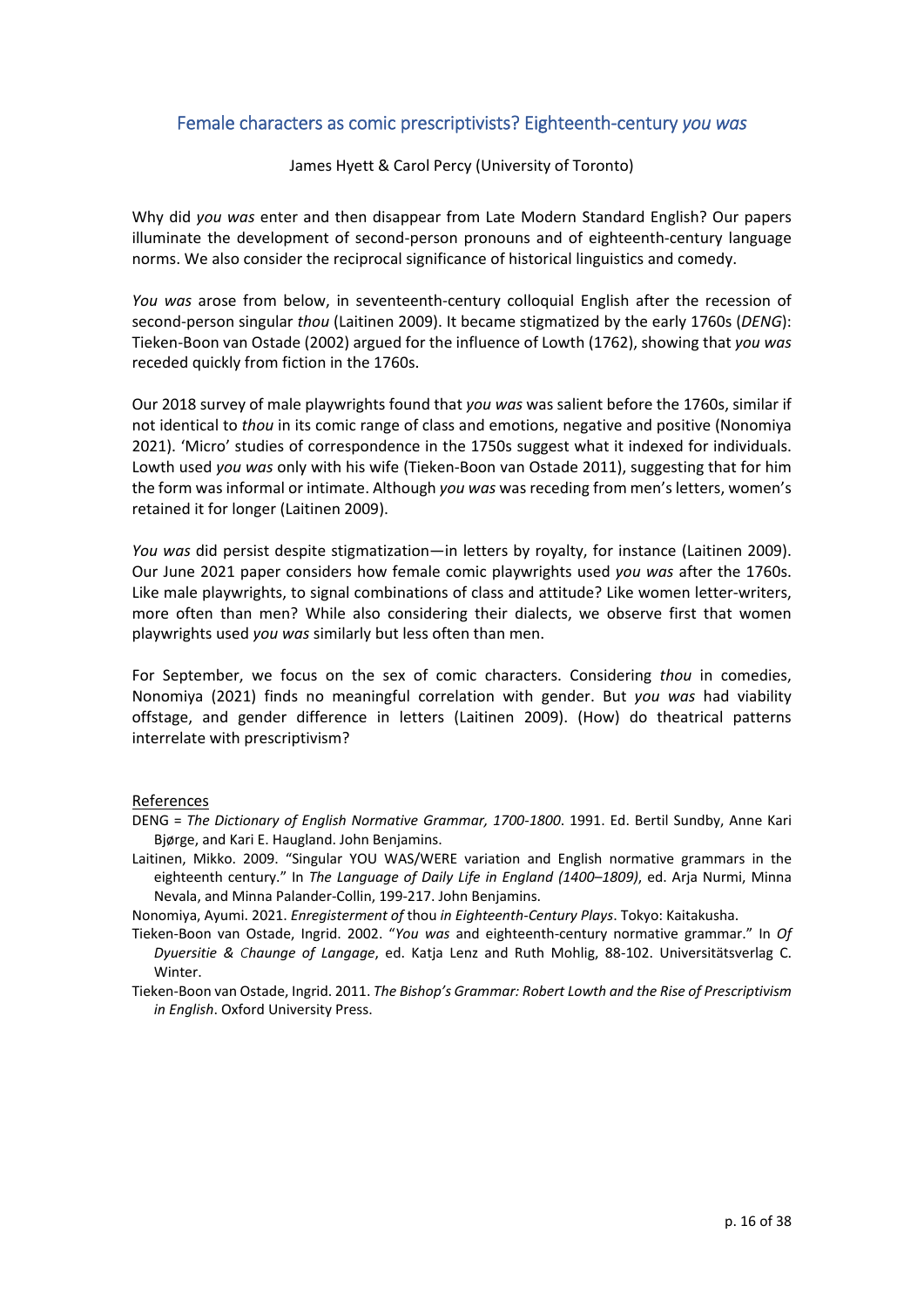# Orthographies in conflict – Low German writing systems as counteractions to dominant nationalist ideas in the 19th century

Marlena Jakobs (Freie Universität Berlin)

In the 19th century, linguistic prescriptivism was closely linked to nation building and standard language ideology. While this so-called nation state nationalism was one possible outcome of nationalist activism, nation borders were not always identical with state borders at that time. Alternatively, scholarly publications of the 19th century provide evidence for macro‐nationalist ideas of a Greater German Empire as well as for micro-nationalist concepts of growing regional identities. These concepts were often based on ethno-linguistic definitions of a nation and used linguistic similarity as an iconic sign of belongingness.

In view of this broad range of positions, the proposed paper will illuminate the impact of language ideologies on Low German writing systems in the 19th century. It investigates how nationalist, spatial and stylistic ideologies affected metalinguistic debates about Low German orthographies.

Firstly, the paper illustrates that the German label 'Niederdeutsch' and its Dutch equivalent 'Nederduits' are fuzzy terms that referred to various language area concepts. Some scholars used the labels to describe dialectal varieties, while others envisioned a national or even a pan‐national standard language reaching from the kingdoms of the Netherlands and Belgium up to the Northern German Empire. Drawing on examples from these countries, the second part of the paper demonstrates that the writing systems linked to these language concepts were important for nationalist identity constructions and place-making practices. In particular, the presentation deals with the idea of a pan‐national orthography from 'Dunkirk to Königsberg' that was developed by the Belgian scholars Victor Hubert Delecourt and Constant Jacob Hansen. Besides that, it will focus on the proposal of the Northern German scholar Klaus Groth who tried to establish Low German as a regional literary language aside from High German. Finally, it will be argued that these orthographic proposals were counteractions to a national standard orthography. The paper offers a historical perspective on orthographies as social practices and sheds light on the interplay between micro- and macro-nationalist language concepts in the 19th century.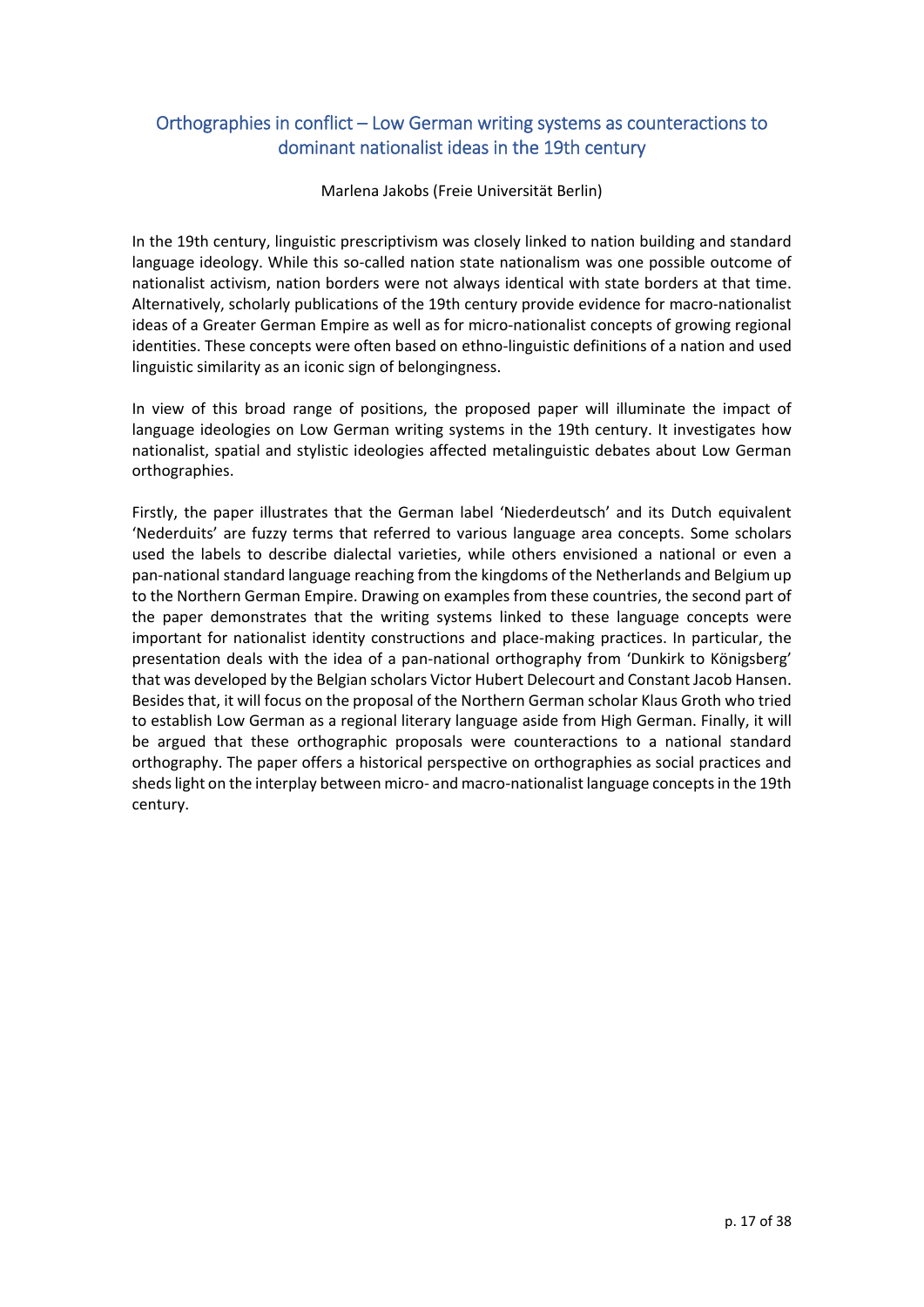# Maintaining symbolic power through language shaming – A case study of a spelling reform

Susanna Karlsson (Gothenburg University)

& Lena Lind Palicki (Stockholm University)

In 2016, Swedish newspapers became the battleground for an intense language debate. The starting point was an opinion piece suggesting a modernization of the spelling of the Swedish definite pronoun 3 pers. plur. (subj.: *de*, obj: *dem*; both pronounced: *dom*). The following debate was loud and heated. A number of different positions emerged, with one thing in common: it was not about language itself, but about those who do not master the grammatical distinction.

With the analytical perspectives of language shaming (Piller 2016), language ideology and language as symbolic power (Bourdieu 1992) as our starting points, we analyze how debaters in a collection of 23 newspaper texts argue the pros and cons of a spelling reform. The aim of the paper is to examine how variation and change in a majority language, with the pronominal system of Swedish as an empirical case, gets linked to power and cultural capital.

The results show that the standard spelling is construed as the variety that provides access to school success, the labor market and society's resources. The debaters – mostly journalists and researchers – are already in a position where they have the symbolic power and cultural capital that they claim is provided through mastery of the standard. The linguistic variation therefore creates boundaries between those who master the standard and those who do not. Differences in status and symbolic capital become associated with the groups. The dominant group contributes to the maintenance of the social status that the mastery entails. They do so through the very media outlets that their mastery of the standard gives access to.

Debaters on both sides find linguistic variation a problem that needs to be addressed. Often, debaters connect language users who use non-standard forms with undesirable attributes: laziness, lack of knowledge, inability. Non‐standard forms receive strong ideological signal value of what is "good" language, and what are desirable qualities in speakers who use that language. Language users who deviate from the standard get construed as stigmatized, and their varieties as problems (Hult & Hornberger 2016). The superiority and subordination of language use are evident.

#### References

Bourdieu, Pierre. 1991: *Language and Symbolic Power*. Cambridge: Blackwell.

Hult, Francis M. & Hornberger, Nancy H. 2016: Revisiting Orientations in Language Planning: Problem, Right, and Resource as an Analytical Heuristic. *La Revista Bilingüe*, 33(3), 30–49.

Piller, Ingrid. 2016: *Linguistic Diversity and Social Justice*. New York: Oxford University Press.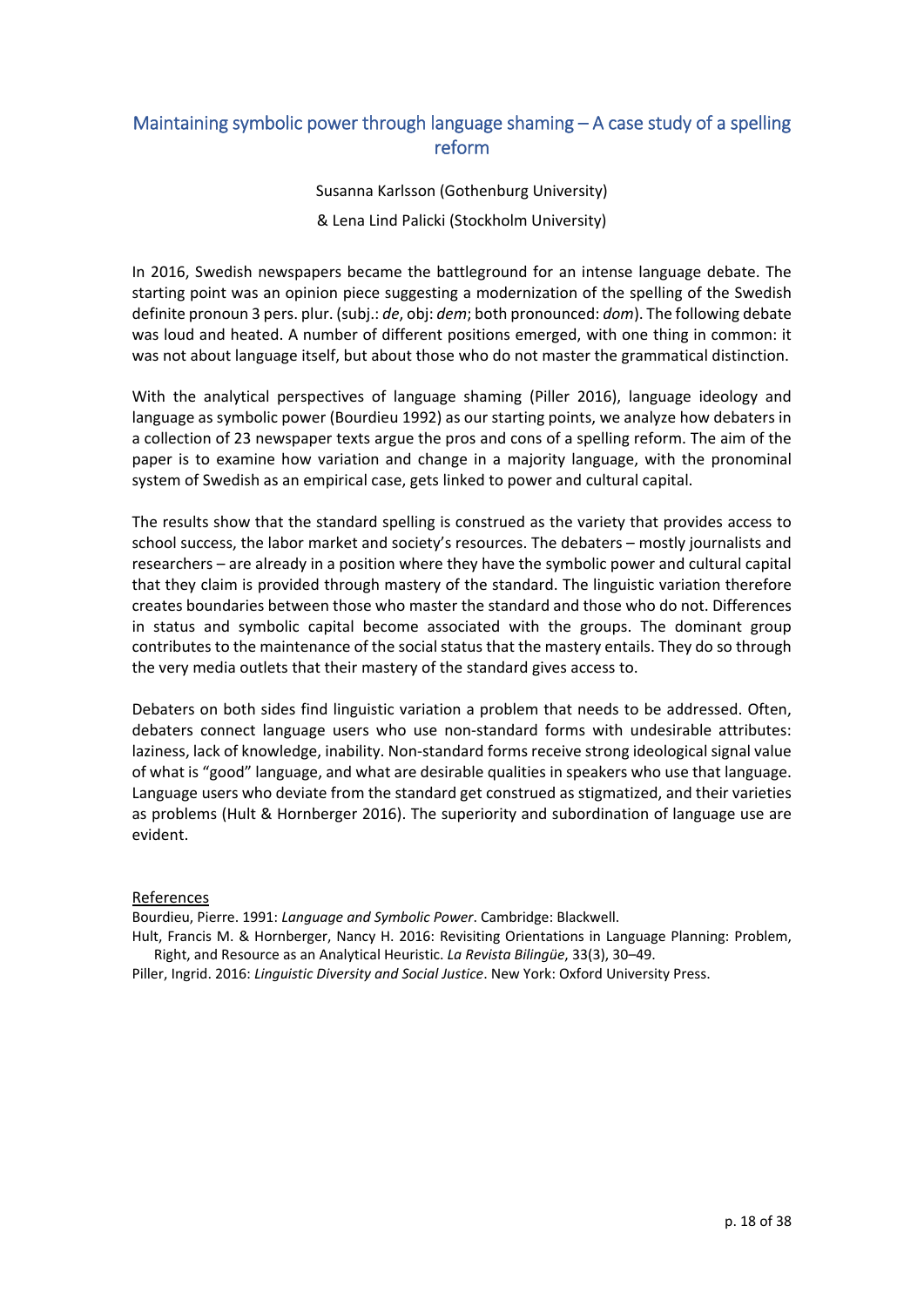# 150 years of ideas about language: the aims of metalinguistic works in American English

Viktorija Kostadinova (University of Amsterdam)

English usage guides, or metalinguistic works more generally, have been described as a special type of reference works aimed at a linguistically lay audience of native speakers of the language (Busse & Schröder 2009); as such, what typifies them is their "external function" of offering advice on linguistic choices (Weiner 1988: 173). From a linguistic point of view, they are not neutral books of linguistic advice. They are notoriously rife with a whole range of ideological positions on language use in general, as well as on specific linguistic features in particular. Empirical investigations looking at the approaches of usage guide authors offering advice find that the majority of the statements are based on the personal opinions of the usage guide authors (Peters & Young 1997; Busse & Schröder 2010). This makes them problematic, because they may have a role to play in perpetuating misconceptions about language which are divorced from the realities of language use and language users. However, while the empirical basis of their statements, or the lack thereof, can be ascertained by looking at actual language use data, the basis for their ideological underpinnings are more ephemeral and difficult to establish. In this paper, I aim to investigate this question in the context of American metalinguistic works in general.

Specifically, in this paper I explore the general ideologies about language expressed in these metalinguistic works, and discuss their alignment with popular language ideologies and social processes of the time of publication. I apply a range of corpus‐based analyses (i.e. collocations, topic modelling) of a self‐compiled corpus of introductory sections (prefaces or introductions) from around 100 metalinguistic books published in the US from the mid-nineteenth century to the present. In these introductory sections, authors address their readers and present the work, as well as their general aims. Preliminary evidence from an exploratory qualitative analysis of a small sample of the data suggests that these introductory sections reveal general attitudes towards the use of language, the importance of language norms and standards, as well as the place of language correctness. Additionally, they also offer evidence for the commodification of language correctness, or the aspects of language use that are associated with professional success.

- Busse, Ulrich and Anne Schröder. 2009. Fowler's *Modern English Usage* at the interface of lexis and grammar. In Ute Römer and Rainer Schulze, eds., *Exploring the Lexis‐Grammar Interface*, pp. 69–87. Amsterdam and Philadelphia: John Benjamins.
- Busse, Ulrich and Anne Schröder. 2010. Problem areas of English grammar between usage, norm, and variation. In Alexandra N. Lenz and Albert Plewnia, eds., *Grammar Between Norm and Variation*, pp. 87–102. Peter Lang.
- Peters, Pam and Wendy Young. 1997. English grammar and the lexicography of usage. *Journal of English Linguistics*, 25(4):315–331.
- Weiner, Edmund. 1988. On editing a usage guide. In E.G. Stanley and T.F. Hoad, eds., *Words: For Robert Burchfield's Sixty‐fifth Birthday*, pp. 171–183. Cambridge: D.S. Brewer.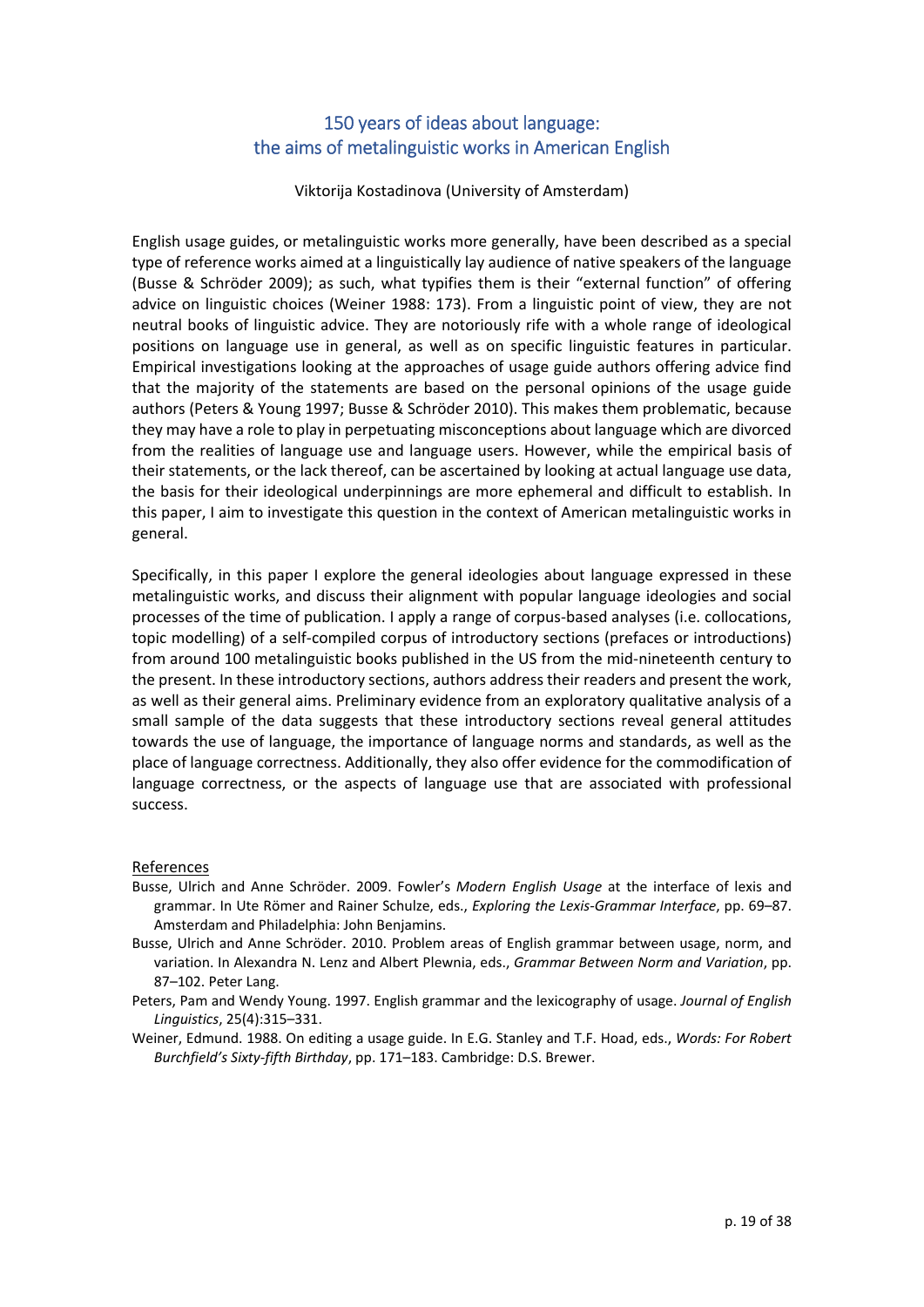# Indian English usage in the 21st century: enduring colonial norms and emerging local standards

Claudia Lange (TU Dresden)

Kranti Doibale & Sachin Labade (University of Mumbai)

Countless Indian speakers of English have taken their cue concerning English usage from Wren and Martin's *High School English Grammar and Composition*, first published in 1935 and continuously in print ever since. The book is itself based on Nesfield (1898), thus essentially representing a continuation of 19th‐century prescriptivist attitudes towards English usage despite several revisions of the main text. On the other hand, local contact-induced norms are becoming more and more entrenched, for example the use of a comma in the address line of emails (e.g. *to, Mrs. X*), modelled on formal usage in Hindi and other Indian languages.

This paper reports the findings from a survey of attitudes towards English usage across Western India (Maharashtra, Gujarat, and Goa). The survey targeted proficient second language users of English in metropolitan areas, more specifically teachers and their students. Both target groups rated their acceptance of a set of moot points of English usage, covering both morphosyntax and punctuation and both common core usage problems as well as specifically Indian English usage.

The results show the continuing tension between adherence to a prescriptivist tradition and acceptance of new, endocentric developments, thus enhancing our understanding of contemporary norms of Indian English alongside a "grassroots" understanding of standard (Indian) English (Peters 2020).

- Nesfield, John Collinson (1898). *Manual of English Grammar and Composition*. London & New York: Macmillan.
- Nihalani, Paroo, Tongue, R. K., & Hosali, Priya (1979). *Indian and British English: A Handbook of Usage and Pronunciation*. New Delhi: Oxford University Press.
- Peters, Pam (2020). Norms and Standards in World Englishes. In Daniel Schreier, Edgar W. Schneider & Marianne Hundt (Eds.), *The Cambridge Handbook of World Englishes*. Cambridge: Cambridge University Press, 587‐608.
- Wren, Percival Christopher, & Martin, H. (1935). *High School English Grammar and Composition*. Bombay: K. & J. Cooper.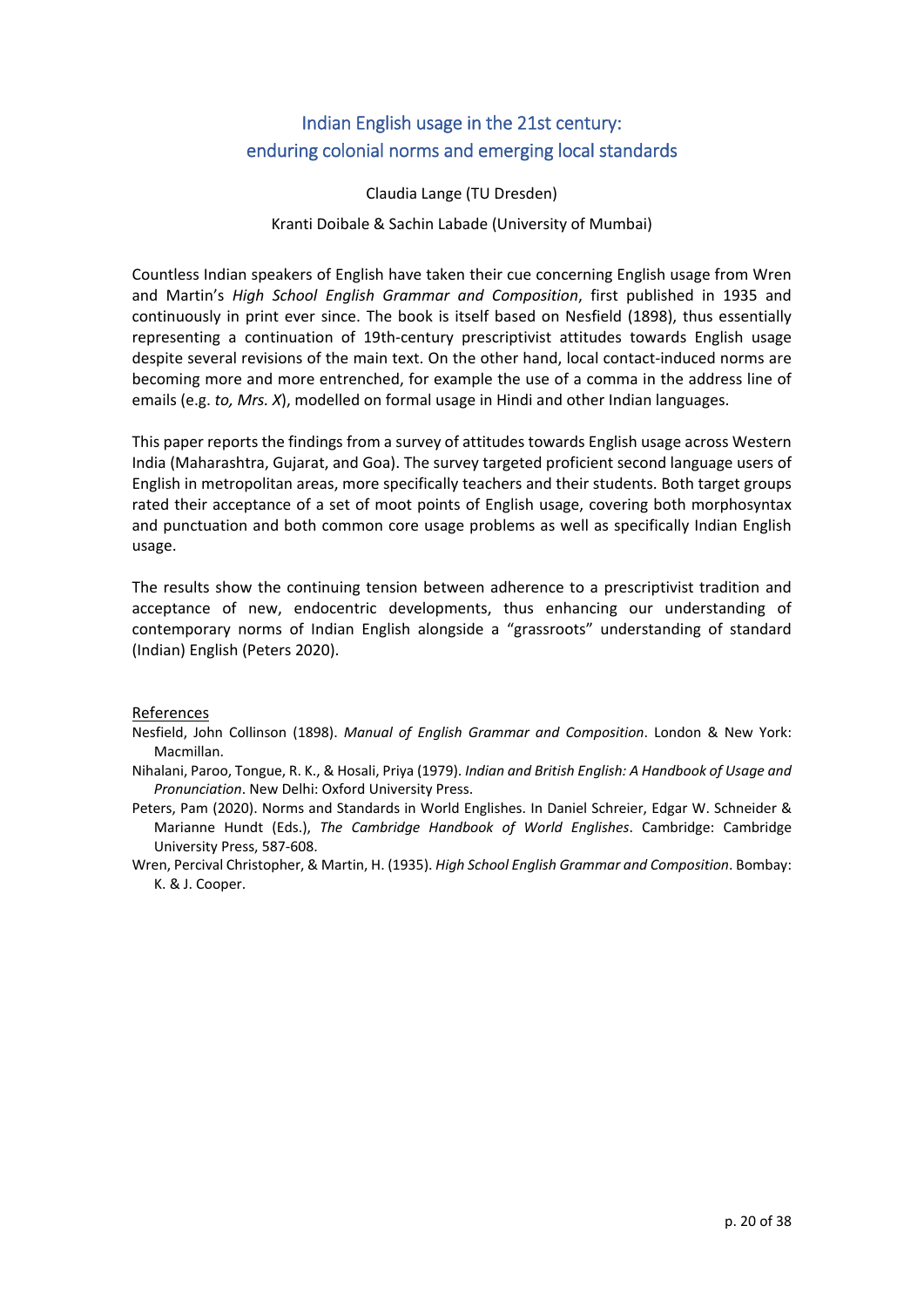## Prescriptivism in outer‐circle varieties of English: a view from Hong Kong English

Lucía Loureiro‐Porto (University of the Balearic Islands)

Outer‐circle varieties of English, in Kachruvian terms (Kachru 1985), are second‐language varieties which, according to Schneider's (2007) Dynamic Model, undergo different developmental phases ranging from exo‐normative to endo‐normative ones. Within this scenario, it is evident that the role played by prescriptivism in these varieties differs significantly from that played in inner-circle varieties of English. In this paper, we explore the four strands of prescriptivism described by Curzan (2014) in order to see how they affect the variety of English spoken in Hong Kong regarding two linguistic variables associated to linguistic democratization, which has been defined as "speakers' tendency to avoid unequal and face-threatening modes of interaction" (Farrelly & Seoane 2012: 393). Democratization involves variation regarding the specific use of some modal and semi-modal verbs (Myhill 1995), a decreasing use of titular nouns (Baker 2010), and an increasing frequency of gender‐neutral language (Farrelly & Seoane 2012), among others.

This paper explores Hong Kong English and studies two linguistic sets of markers that include items representing the (old) undemocratic alternative and the (new) democratic option, namely modal *must* vs semi‐modals HAVE (GOT) TO, NEED (TO) and WANT TO, and epicene pronouns including undemocratic generic HE, on the one hand, and democratic singular THEY and conjoined HE OR SHE, on the other. Using the Hong Kong component of the *International Corpus of English*, and adopting a register approach, we discuss how stylistic prescriptivism and politically-responsive prescriptivism contribute to the diffusion of democratic items in this outer‐circle variety.

- Baker, Paul. 2010. "Will Ms ever be as frequent as Mr? A corpus‐based comparison of gendered terms across four diachronic corpora of British English". *Gender and Language* 4(1): 125–149.
- Curzan, Anne. 2014. *Fixing English*. *Prescriptivism and Language History*. Cambridge: Cambridge University Press.
- Farrelly, Michael and Elena Seoane. 2012. "Democratisation". In Terttu Nevalainen and Elizabeth Closs Traugott (eds.), *The Oxford Handbook of the History of English*. Oxford: Oxford University Press, pp. 392–401.
- Kachru, Braj B. 1985. "Standards, codification and sociolinguistic realism: The English language in the outer circle". In Randolph Quirk and Henry Widdowson (eds.), *English in the World: Teaching and Learning the Language and Literatures*. Cambridge: Cambridge University Press, pp. 11–36.
- Myhill, John. 1995. Change and continuity in the functions of the American English modals. *Linguistics* 33: 157–211.
- Schneider, Edgar W. 2007. *Postcolonial English: Varieties around the World.* Cambridge: Cambridge University Press.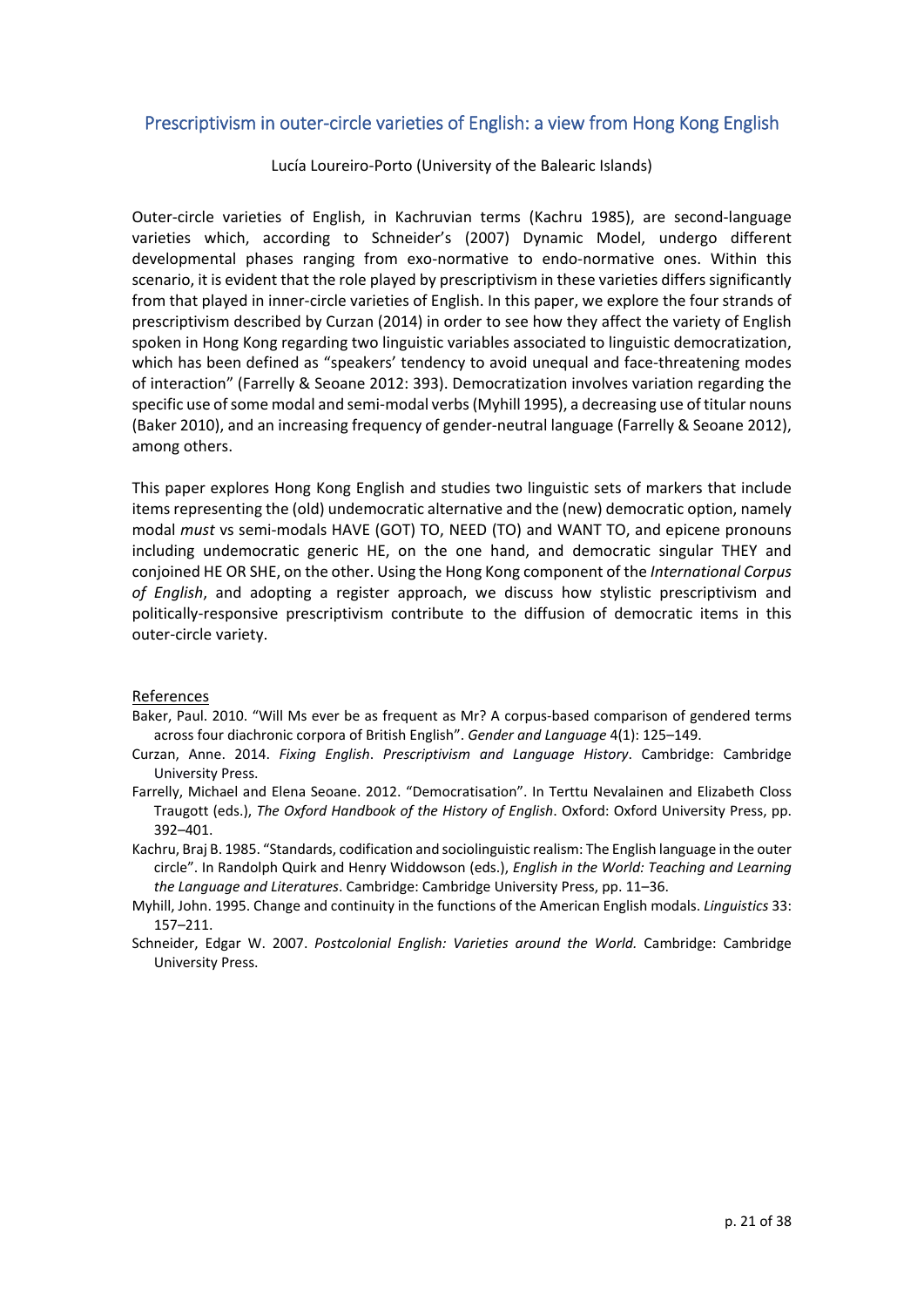# What guides copy-editors' decisions? From grammatical to sociolinguistic determinants

Morana Lukač (University of Greifswald) & Adrian Stenton (Leiden University Centre for Linguistics)

In the attempt to account for prescriptivism as a sociolinguistic factor, researchers have primarily focused on institutionalised efforts to prescribe language usage. With few exceptions (e.g. Cameron, 1995, pp. 33–77; Pillière, 2020; Owen, 2020), little attention has been given to the activities of copy-editors who seemingly enforce the prescriptive rules in published work and are key actors in reproducing the standard language ideology. To the best of our knowledge, no study so far has quantitatively assessed the influence of multiple factors on editorial decisions.

This study focuses on the variation in copy-editors' treatment of the prescriptive rule against the singular use of *data*. *Data* has been reinterpreted as a mass noun in modern English, with the meaning of an agglomeration of pieces of information. For all that, academic registers have remained 'a stronghold for resisting the singular use of *data*' (Peters, 2018, p. 46). To test the extent to which this prescriptive rule is still applied, 670 copy-editors across the English-speaking world were solicited through an online survey to edit the same six fragments of academic writing, and the changes with respect to their treatment of *data* were compared. The examples of unedited texts used for the copy‐editors' survey were retrieved from our 12.5‐million‐word self-compiled corpus of International Academic English. We aim to examine the extent to which the editorial decisions are influenced by grammatical determinants, prescriptive rules, and sociolinguistic factors, such as the editors' own variety of English and age. These findings have implications for our more nuanced understanding of the factors at play in the decisions of those who act as gatekeepers of published written language.

#### References

Cameron, D. (1995). *Verbal hygiene*. London and New York: Routledge.

- Owen, J. (2020). Practicing prescriptivism: How copy editors treat prescriptive rules. In D. Chapman & J.D. Rawlins (Eds*.) Language prescription: Values, ideologies and identity* (pp. 292–306). Bristol and Blue Ridge Summit: Multilingual Matters.
- Peters, P. (2018). The lexicography of English usage: Describing usage variation and change. In I. Tieken‐ Boon van Ostade (Ed.) *English usage guides: History, advice, attitudes* (pp. 31–49). Oxford University Press.
- Pillière, L. (2020). US copy editors: Style guides and usage guides and their impact on British novels. In D. Chapman & J.D. Rawlins (Eds.) *Language prescription: Values, ideologies and identity* (pp. 264–291). Bristol and Blue Ridge Summit: Multilingual Matters.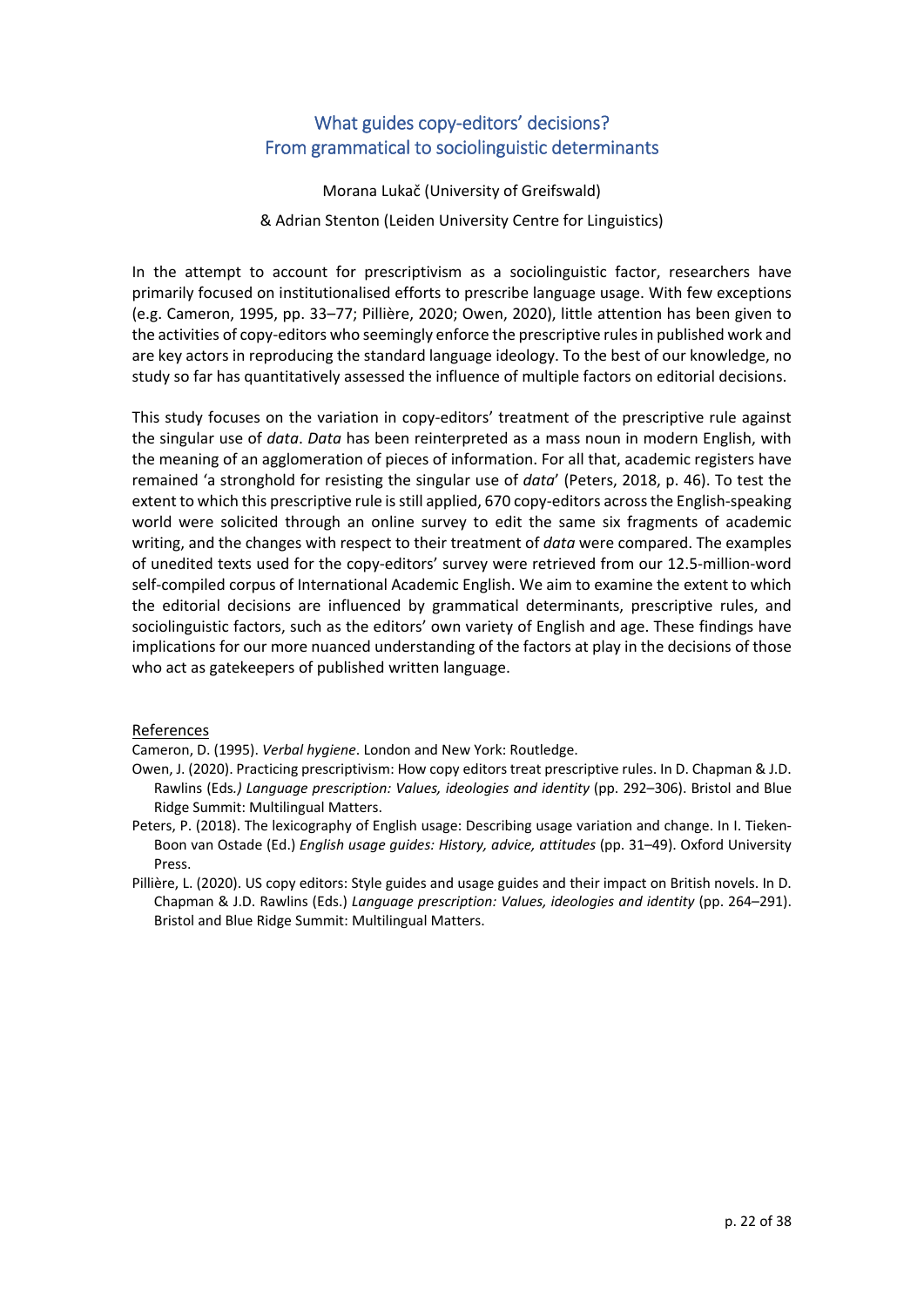# Pinpointing prescriptive impact: using change point analysis for the study of prescriptivism at the idiolectal level

#### Beth Malory (Lancaster University)

It has long been hypothesized that the literary review periodicals of the eighteenth and nineteenth centuries were a consistent source of prescriptivism, and that this prescriptivism had a significant impact on the language usage of reviewed authors (McIntosh, 1998; Percy, 2009). However, a lack of research in this area has left this hypothesis unsubstantiated by empirical data until now. As it is notoriously difficult to evaluate the success of prescriptivist endeavours in other contexts, attempting to do so in relation to these review periodicals poses a significant challenge. However, this paper demonstrates, through a single‐author case study, that the application of a novel statistical method can provide substantial evidence of prescriptive impact at the idiolectal level.

The single author chosen for this case study is Fanny Burney (1752‐1840), whose long life and prolific writing habit have allowed a purpose-built corpus of 3 million words to be compiled from her published prose writing, diaries, and outbound correspondence. Burney was, moreover, subject to specific, overtly‐targeted, prescriptivism, in a *Monthly Review* article of 1796. Here, her third novel *Camilla* was reviewed, and her exposure to this article is documented in her correspondence. This paper reports that using change point analysis, a method of statistical modelling which has previously been applied to linguistic data only rarely, it is possible to discern a change in Burney's idiolectal usage which corresponds strikingly with the publication of the prescriptive review of *Camilla* in 1796.

These findings demonstrate the highly significant impact which prescriptivism mediated through the genre of the periodical review could have on the Late Modern author. However, the primary focus of this paper is methodological. In demonstrating how effectively change point analysis can provide a sophisticated correlation which is indicative of a causal link, it showcases the remarkable suitability of this statistical method to the study of prescriptivism.

#### References

Enfield, W. (1796). 'Mrs D'Arblay's *Camilla*'. *The Monthly Review*, XXI, 156‐163. London: R. Griffiths.

- McIntosh, C. (1998). *The Evolution of English Prose, 1700‐1800, Style, Politeness, and Print Culture*. Cambridge: Cambridge University Press.
- Percy, C. (2009). Periodical reviews and the rise of prescriptivism: the *Monthly* (1749‐1844) and *Critical Review* (1756‐1817) in the eighteenth century. In I. Tieken‐Boon van Ostade & W. van der Wurff (Eds.), *Current Issues in Late Modern English* (pp.117‐150). Bern: Peter Lang.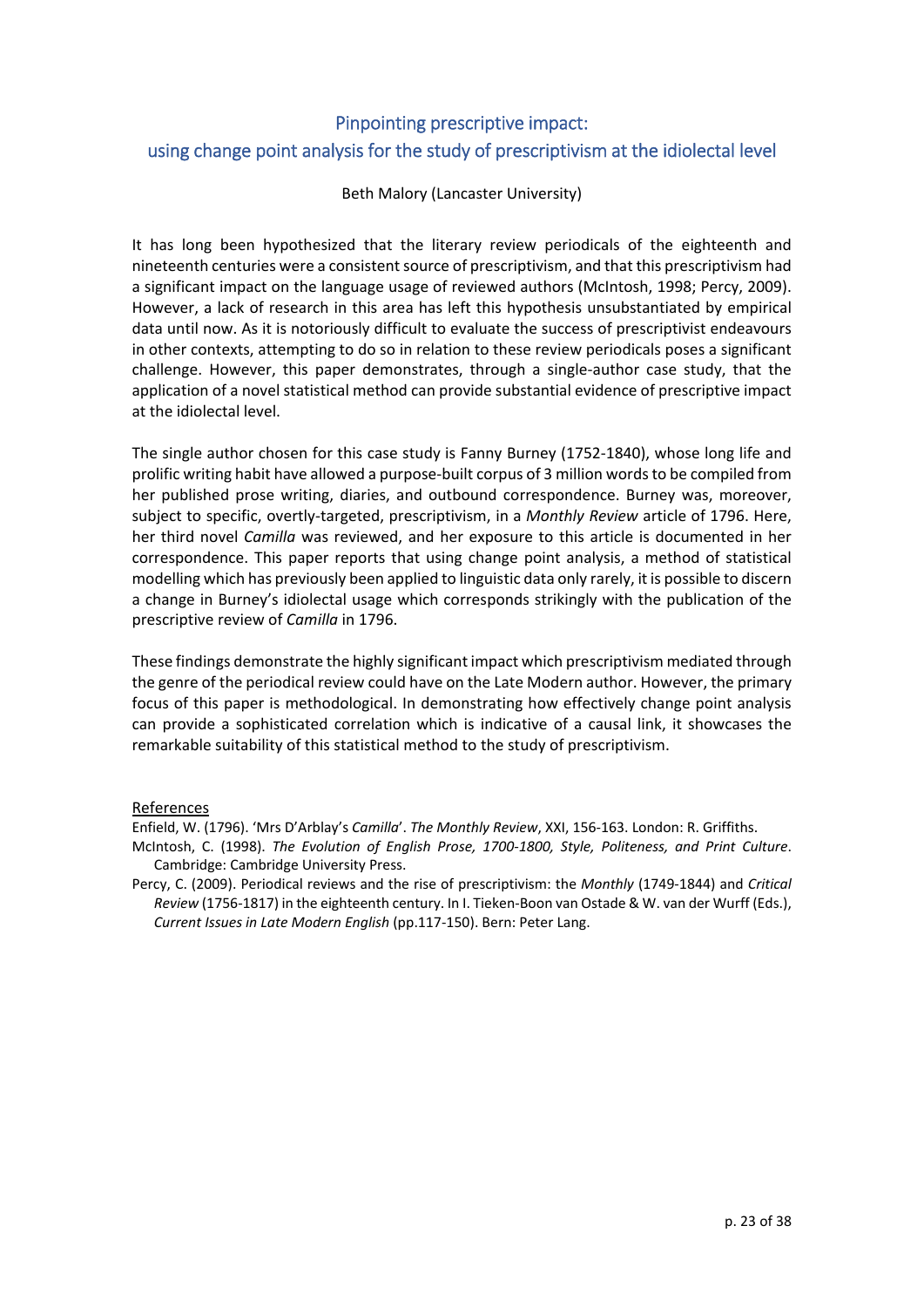# Literacy and self‐prescriptivism: a metapragmatic discourse analysis of attitudes towards orthographic regulation

#### Dimitrios Meletis (University of Zurich)

Writing has long been identified as a central factor in the standardization of languages. Yet, the effect of literacy on (standard) language ideologies remains understudied to this day (but cf. Johnson 2002, Dickinson 2015, Weth & Juffermans 2018), as do the public's attitudes on orthographic standardization. However, it is becoming increasingly important as the relation between authorities of language policy and the 'lay' people who are affected by policies has gradually changed, causing a new kind of 'twenty‐first‐century prescriptivism' (cf. Heyd 2014: 491) to evolve in which normativity is no longer negotiated exclusively top-down but is also constituted by bottom‐up processes (especially of digital nature in the realm of the internet). This talk is devoted to an investigation of said prescriptivism.

In a recent pilot study, 21 semi‐structured interviews with Austrian university students were conducted to investigate attitudes on (i) orthographic regulation, (ii) deviances from the written standard and denigrating public corrections of mistakes (so-called 'orthographic shaming'), as well as (iii) changes of orthography, i.e. spelling reforms and involved stakeholders.

Many of the participants' utterances, e.g. "Every time that I'm writing somewhere, I'm writing, and *therefore* it has to be correct", were entrenched in normativity and (self) prescriptivism, the mostimportant aspects of which will be traced in thistalk, as a metapragmatic discourse analysis of the interviews shows that in a literate community whose writing is orthographically regulated, (1) normativity appears to be inherent to literacy practices, which are strongly affected by standard language ideologies, (2) knowledge of various norms pertaining to the written standard is considered social/cultural capital and is instrumentalized in the establishment and reinforcement of hierarchies of power, and that, generally, (3) the public's nuanced attitudes towards orthography and literacy prove invaluable in examining the interaction between the status of prescriptive orthographies as central cornerstones of linguistic policy and everyday literacy practices.

- Dickinson, Jennifer A. (2015): Introduction: Language ideologies and writing systems. *Pragmatics* 25.4: 507–516.
- Heyd, Theresa (2014): Folk‐linguistic landscapes: The visual semiotics of digital enregisterment. *Language in Society* 43: 489–514.
- Johnson, Sally (2002): On the origin of linguistic norms: orthography, ideology and the first constitutional challenge to the 1996 reform of German. *Language in Society* 31: 549‐576.
- Weth, Constanze & Kasper Juffermans (2018): Introduction: The tyranny of writing in language and society. In Constanze Weth & Kasper Juffermans (eds.), *The tyranny of writing: Ideologies of the written word*, 1–19. London, New York: Bloomsbury.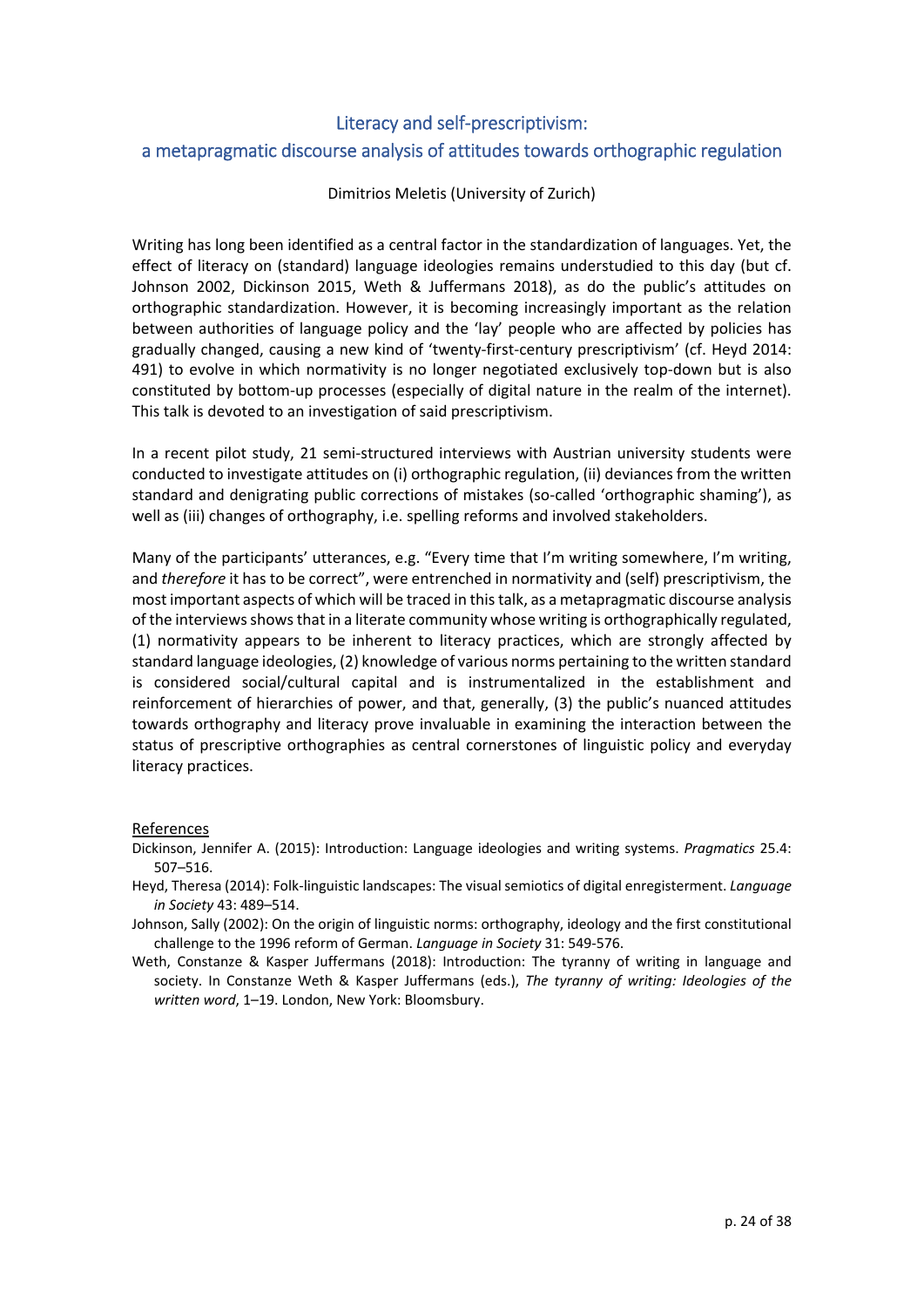## Prescriptivism and variation: the case of the Greek word for 'coronavirus'

Spiros Moschonas, Costas Mourlas & Thodoris Paraskevas (National and Kapodistrian University of Athens)

With the advent of the covid-19 pandemic, several Greek prescriptive or "descriptive" linguists and folk‐linguists raised the issue: which form of the Greek loanword for 'coronavirus' is the "correct" one. We have consulted 74 metalinguistic texts on this issue, all published online over the period Jan. 22 – April 3, 2020. Four variants have been prescribed — κορον-ο-ϊός, κορων-οϊός [koronoiós], κορον‐α‐ϊός, and κορων‐α‐ϊός [koronaiós] —, varying (1) the spelling of the first compound (<o> or <ω>) and (2) the linking 'thematic vowel' (*‐o*‐ or *‐a‐*).

We have traced the use of the prescribed variants in multiple monitor corpora consisting mainly of texts published in news websites, mined with web scraping techniques and analyzed using NLP libraries in a Python programming environment. Monitor corpora allow the study of prescriptivism in real time, providing valuable insights into its workings. Phase 1 of our corpus (May 2013 and April‐May 2014) consists of 71,343 texts (totalling 21,807,666 words), drawn from 6 news websites; the references in this period are to other corona viruses such as MERS‐CoV and SARS‐CoV; variation during this phase has been unattended by prescriptivists. Phase 2 (December 2019 ‐ April 2020), the focus of our study, consists of a total of 123,250 texts (42,204,247 words), drawn from the same 6 new websites. Finally, Phase 3 consists of 20,706 texts (7,037,279 words) drawn from a much larger corpus of 18 websites at a later period of time (May 26 – June 1, 2020). We have also analyzed a Phase 3 corpus of radio broadcasts (total of 19h 21m).

Our statistical analysis shows:

- 1. A radical shift in usage between Phase 1 and Phase 2, suggesting a strong influence of prescriptivism.
- 2. Phase 2 and Phase 3 variation is increasingly compartmentalized (consistent use ranging from 68.18% to 88.84% in Phase 2 and from 73.76% % to 98.44% in Phase 3).
- 3. The variants with 'thematic' *‐o‐* are preferred over variants with *‐a‐* (87.91% vs. 12.07% respectively in Phase 3). The thematic *‐o‐* prevails in radio broadcasts (97.8%).

Our analysis supports the following claims:

- a. Metalinguistic discourse is itself variable. Although prescriptivism aims at eliminating variation, it could also introduce or foster some variation, albeit in a highly compartmentalized manner.
- b. The more "effective" prescriptions seem to be the ones that are compatible with an already established usage trend; but for this same reason these prescriptions could be considered to be "null".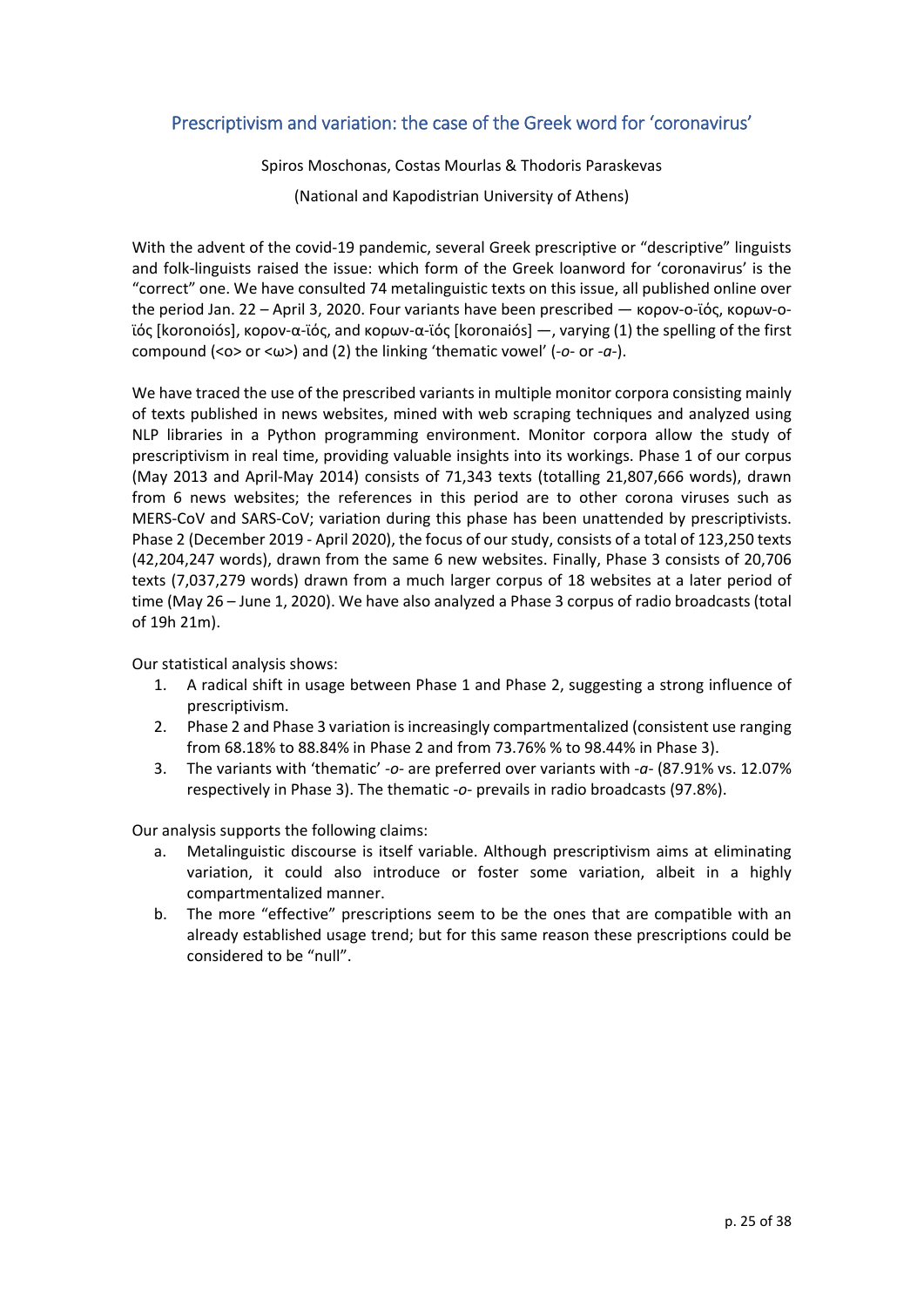#### Problematic prescriptivist word class categorization in Danish

Michael Nguyen & Anna Sofie Hartling (Dansk Sprognævn, Danish Language Council)

In Danish, there is a prescriptive ban on the occurrence of two adjacent conjunctions in subordinate clauses. The ban especially concerns strings consisting of a subordinating conjunction followed by the subordinating conjunction *at* 'that' (see references in Hansen 1983:68, but also Jacobsen & Jørgensen's 2020:83‐85 writing guide and various other writing guides on the internet). See the following constructed examples:

(1) Jeg sove‐r **fordi at** jeg har lyst. I sleep‐PRES because that I have.PRES desire 'I'll sleep because I want to.'

(2) Jeg sove‐r **indtil at** sol‐en stig‐er. I sleep‐PRES until that sun‐the rise‐PRES 'I'll sleep until the sun rises.'

(3) Jeg sove‐r **inden at** sol‐en stig‐er. I sleep‐PRES before that sun‐the rise‐PRES 'I'll sleep before the sun rises.'

(4) Jeg sove‐r **før at** jeg rejse‐r til Spanien. I sleep‐PRES before that I travel‐PRES to Spain 'I'll sleep before I travel to Spain.'

The subordinate clauses in these examples are supposedly grammatically incorrect because *at* is said to be superfluous and because two conjunctions should not be adjacent (Hansen 1983:68-69). However, subordinate clauses such as the one in (5) are considered to be grammatically correct (Hansen 1983:64‐65, 74‐75; Jacobsen & Jørgensen 2020:84‐85):

(5) Jeg sove‐r **efter at** jeg har være‐t i Spanien. I sleep‐PRES after that I have.PRES be‐PAST.PART to Spain 'I'll sleep once I've been to Spain.'

(5) is grammatically correct because *efter* 'after' (the element before *at*) is considered to be a preposition, not a conjunction (Hansen 1983:74‐75).

In our talk, we show that there is no reason to suppose that the elements immediately preceding *at* in (2)‐(4) are conjunctions. Instead, on the basis of syntactic tests, we argue that *indtil* 'until', *inden* 'before', *før* 'before' and *efter* 'after' are all prepositions. The prescriptive ban should therefore not apply to cases such as (2)‐(4).

Our analysis also has implications for descriptive grammars that regard elements such as *indtil*, *inden, før* and *efter* as both conjunctions as well as prepositions, depending on the context (e.g. Hansen & Heltoft 2011:208, 211, 1661). In our analysis, *indtil*, *inden*, *før* and *efter* are not conjunctions but unequivocally prepositions.

#### References

Hansen, Erik. 1983. Det pleonastiske *at*. En grammatisk‐kritisk undersøgelse. *Danske Studier* 1983. Copenhagen: Akademisk Forlag, 61‐80.

Hansen, Erik & Lars Heltoft. 2011*. Grammatik over det danske sprog*. Copenhagen: Syddansk Universitetsforlag.

Jacobsen, Henrik Galberg & Peter Stray Jørgensen. 2020. *Håndbog i nudansk*. Latvia: Ordbogen A/S.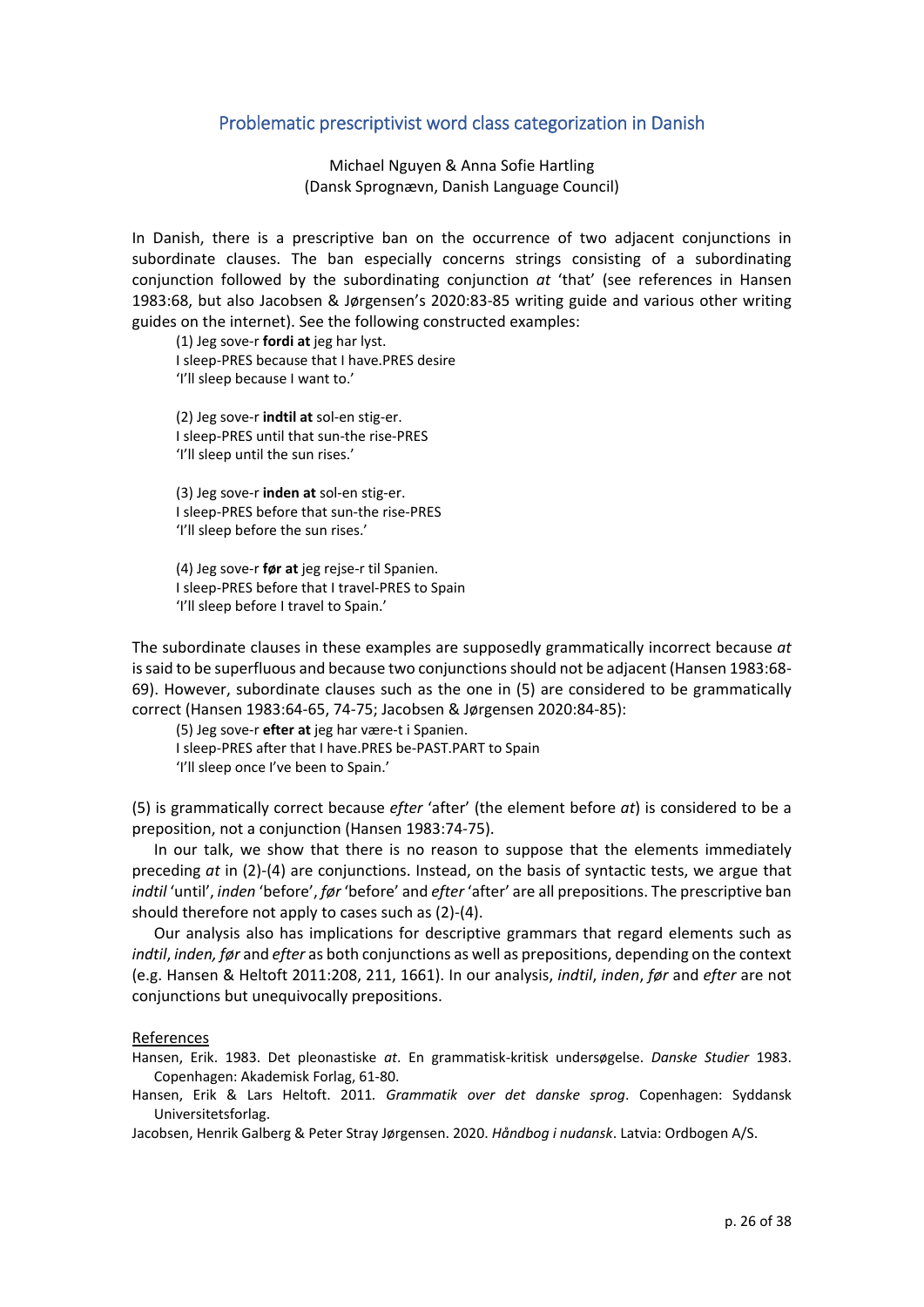# Assessing prescriptivism: on the standardisation of the orthographic variants ‐*our/‐or*, *‐er/‐re* and *‐ce/‐se* in Modern English

Marta Pacheco‐Franco (Universidad de Málaga)

Orthography is the linguistic level with the highest degree of standardisation in English. Such development is often attributed to the very nature of writing: its prevalence in time needs for fixedness and stability (Cook, 2004). The phenomenon, however, did not just overcome spelling. Rather, the standardisation of English orthography was a long due process which climaxed by 1650 (Nevalainen, 2006).<sup>1</sup> That this process should concur with the rise of printing and, most importantly, with the imminent spread of prescriptivism in England is no coincidence. Indeed, prescriptivism played an important role in the process of standardisation, its influence in the selection and codification stages (cf. Milroy & Milroy, 1999) being decisive for the final configuration of the English spelling system. Because its impact on the creation of a standard has not been properly assessed, the present paper aims to measure the role played by prescriptivism in the arrangement of the orthographic system during the Early and Late Modern periods. The linguistic items under study will correspond to the orthographic variants that still exist in Present‐day English, exemplified by *colour/color*, *theatre*/*theater* and *deffence/deffense*. These have been chosen in light of their persisting orthographic variation and of their unsystematic distribution (Huddleston and Pullum, 2002). The data for the study will be drawn mainly from the *Early English Books Online* corpus and the *Corpus of Historical American English*. Finally, the quantitative results will be analysed against a precept corpus – as suggested in Auer (2012) – to enable the aforementioned assessment.

#### References

- Auer, A. (2012). Late Modern English: Standardization. In A. Bergs & L. J. Brinton (Eds.), *English Historical Linguistics Vol. 1* (pp. 939–952). Berlin: De Gruyter Mouton.
- Cook, V. (2004). *The English Writing System*. London; New York: Routledge.
- Davies, M. (2010). *The Corpus of Historical American English (COHA): 400 million words, 1810‐2009*. Retrieved from https://www.english‐corpora.org/coha/
- Davies, M. (2017). *Early English Books Online. Part of the SAMUELS project*. Retrieved from https://www.english‐corpora.org/eebo/
- Huddleston, R., Pullum, G. K., & Bauer, L. (2002). *The Cambridge Grammar of the English Language*. Cambridge: Cambridge University Press.
- Milroy, J., & Milroy, L. (1999). *Authority in Language: Investigating Standard English* (3rd ed.). London; New York: Routledge.
- Nevalainen, T. (2006). *An Introduction to Early Modern English*. Edinburgh: Edinburgh University Press.

<sup>1</sup> This is only true of British English: American spelling would not be standardised for nearly two centuries.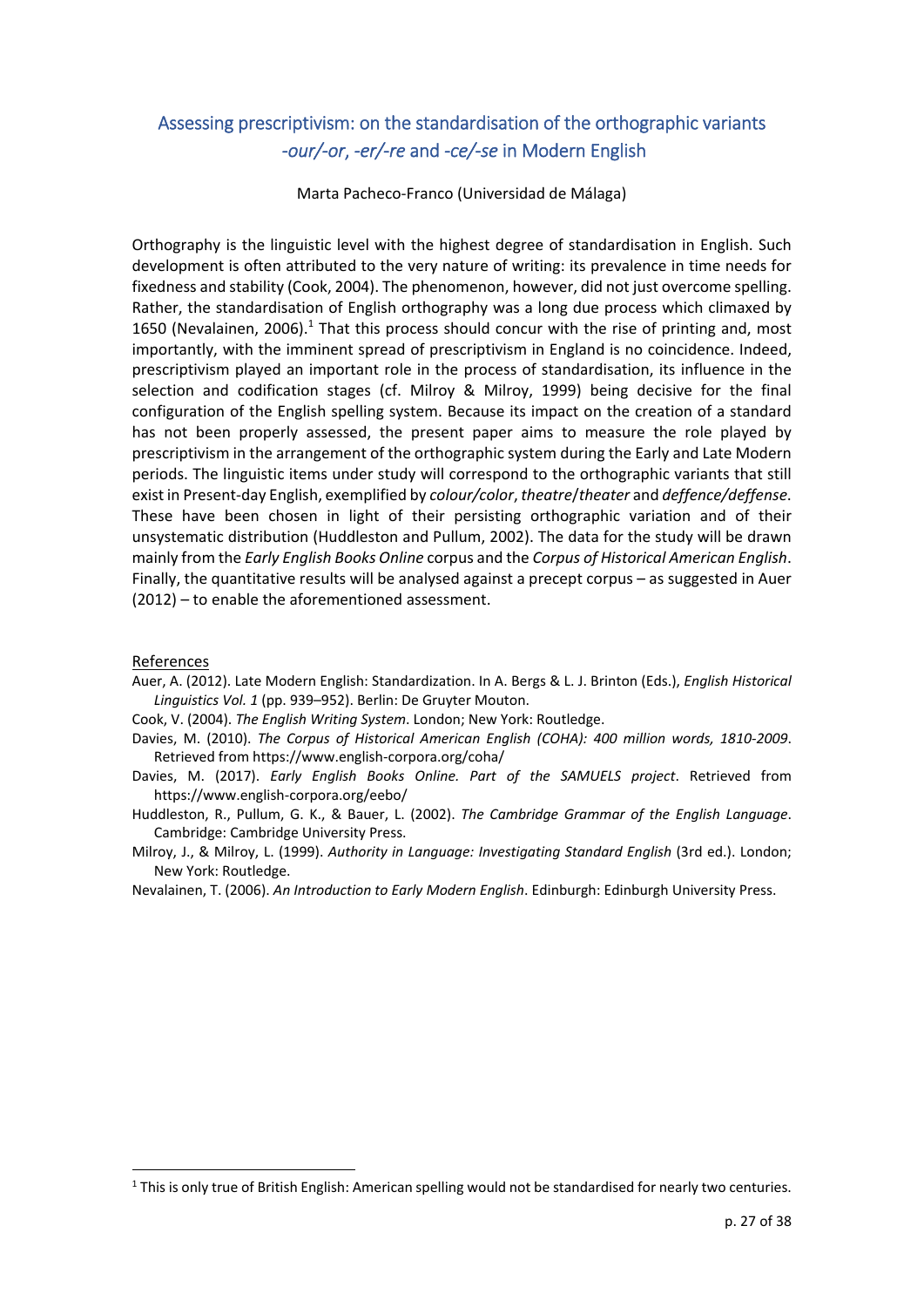## Curbing creativity? The influence of copyeditors on contemporary fiction

Linda Pillière (Aix‐Marseille Université)

A careful comparison of a manuscript and the printer's proofs reveals numerous suggested modifications that have been made during the copyediting stage. Such modifications range from rectifying the spelling and punctuation to lexicogrammatical changes, from 'smoothing' the text to more far-reaching changes. Many of these changes are the result of copyeditors following style and usage guides, in other words, prescriptive rules. Drawing on research carried out at the Harry Ransom Center, University of Texas in October 2019, this paper will explore the relationship between copyeditors and literary writers and analyse some of suggested modifications that have been made regarding the editorial proofs of writers such as Jim Crace, Penelope Lively and Kazuo Ishiguro.

I will concentrate particularly on suggested lexical changes, but also on grammatical structures that are identified as "information‐packaging" by Chafe (1976). Huddleston and Pullum (2005: 238) outline eight different constructions that enable information to be presented in a way that is different from basic syntactic structures and that they label as "information‐packaging constructions": passive clauses, extraposition, existential clauses, the *it*-cleft construction, pseudo‐clefts, dislocation, preposing and postposing and reduction. These structures can often be compared to a canonical structure, so that in most cases the information‐packaging construction is not a constraint but a stylistic choice. However, the fact that these structures often involve introducing additional elements to canonical syntax means that prescriptivist style and usage guides, such as Strunk and White, reject such structures as being too wordy or clumsy. I will therefore be examining how the suggested changes made by copyeditors may influence the narrative or textual voice and the author'sstyle. Finally, I will addresssome of the underlying reasons for the proposed changes for, as Lefevere ([1992] 2016) points out, this rewriting is carried out under the influence of 'issues such as power, ideology, institution and manipulation'. While some of these changes can be identified as 'stylistic prescriptivism' (Curzan 2014), others are closely linked to marketing strategies.

- Chafe, W.L. (1976), "Givenness, contrastiveness, definiteness, subjects, topics and point of view", in C.N. Lei (ed.), *Subject and Topic*, 27‐55, New York: Academic Press.
- Curzan, A. (2014), *Fixing English: Prescriptivism and Language Change*, Cambridge: Cambridge University Press.
- Huddleston, R. and G.K. Pullum. (2005), *A Student's Introduction to English Grammar*, Cambridge: Cambridge University Press
- Lefevere, A. ([1992] 2016), *Translation, Rewriting and the Manipulation of Literary Fame*, London and New York: Routledge.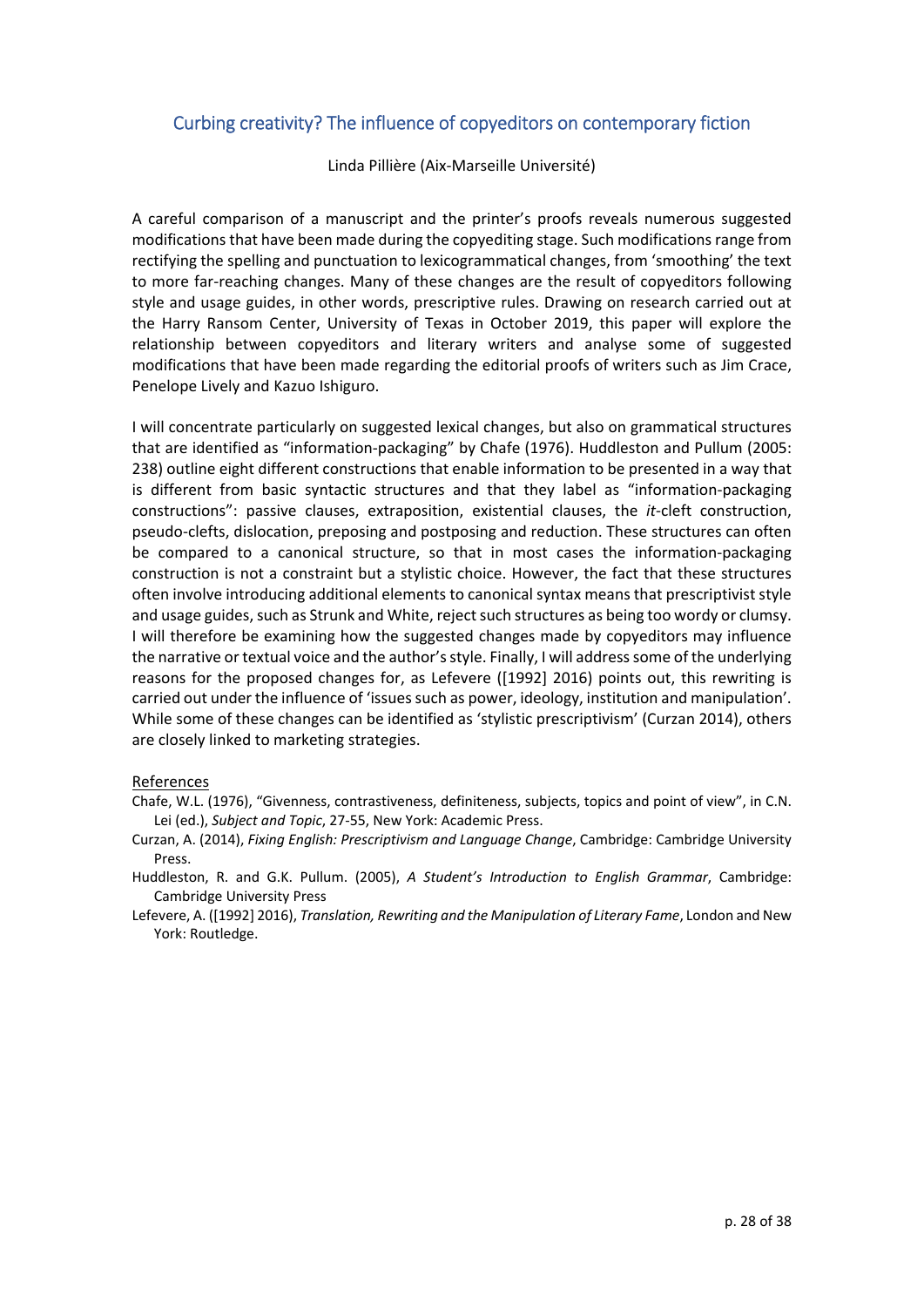# On "mens" and "pickney(s)": linguistic prescriptivism in Naipauls's "Love, love, love, alone" and Zadie Smith's *White Teeth*

Rita Queiroz de Barros (University of Lisboa)

Though literary texts are not the natural locus of explicit efforts to regulate language use, they can reveal attitudes of their authors' to linguistic prescriptivism. This happens in particular in heterolingual texts, i.e. texts that represent different and often non‐standard varieties (Grutman, 1997). Found in literature in English at least since the 14th century (Blake, 1981), this tradition gained momentum after WWII with the growing representation of especially World Englishes and hybrid forms of language use. The emergence of this booming cross‐cultural literary production runs parallel to an apparent decrease in prescriptivism (Beal, 2008, 2018), and seems to definitely open the gates to linguistic choices that used to be unnatural in literature.

Reality is however nuanced. Some authors in this heterolingual tradition do indeed challenge traditional prescriptivism — a few have even contributed to transform the perception of post-colonial varieties of English and to legitimize them (Kachru, 1991: 214). Others, however, maintain or even reinforce prescriptivist attitudes (Pandey, 2016). The aim of this paper is to illustrate these two divergent possibilities by comparing the functions, inclusion strategies and forms of representation of Caribbean creole in V. S. Naipaul's short story "Love, love, love alone", dated 1959, and Zadie Smith's *White Teeth*, dated 2001. This analysis — which bears in mind previous discussions of the two works (as Mair, 2003; Kollamagi, 2016; Watts, 2003) and the analytical tools for the study of language variation in fiction provided by Delabastita (2002) and Hodson (2014) — will confirm the curious ressurgence of prescriptivism in the UK identified by Beal (2008, 2018), and contribute to the discussion of literary approaches to prescriptivism aimed at in this conference.

#### References

- Beal, J.C. (2008) 'Shamed by your English?': The market value of a 'good' pronunciation. In J.C. Beal, C. Nocera and M. Sturiale (eds) *Perspectives on Prescriptivism*. Peter Lang.
- Beal, J.C. (2018) 'Back to the future': The 'new prescriptivism' in twenty‐first‐century Britain. *E‐rea*, 15.2. Blake, N. (1981) *Non‐standard Language in English Literature*. Arnold.
- Delabastita, D. (2002) A great feast of languages: Shakespeare's multilingual comedy in 'King Henry V' and the translator. *The Translator*, 8(2).
- Grutman, R. (1997) *Des Langues qui résonnent, l'Hétérolinguisme au XIXe siècle québécois*. Montréal: Fides‐CÉTUQ.

Hodson, J. (2014) *Dialect in Film and Literature*. Palgrave Macmillan.

Kachru, B.B. (1991) Liberation Linguistics and the Quirk concern. In M.L. Tickoo (ed) *Languages and Standards: Issues, Attitudes, Case Studies*.

Kollamagi, L. (2016) Language ideologiesin the writing of nonstandard varieties: The case of written British Creole. *Proceedings of ConSOLE XXIV*. 352‐369.

Mair, C. (2003) Language, code and symbol: The changing roles of Jamaican Creole in diaspora communities. *Arbeiten aus Anglistik und Amerikanistik*, 28/2: 231‐248.

Naipaul, V.S. (1959) 'Love, Love, Love, Alone', in *Miguel Street*. London: Deutsch.

Pandey, A. (2016) *Monolingualism and Linguistic Exhibitionism in Fiction*. Basingstoke: Palgrave Macmillan.

Smith, Z. (2001) *White Teeth*. Penguin: London.

Watts, R. (2013) 'We are divided people, aren't we?' The politics of multicultural language and dialect crossing in Zadie Smith's *White Teeth*. *Textual Practice* 27/5.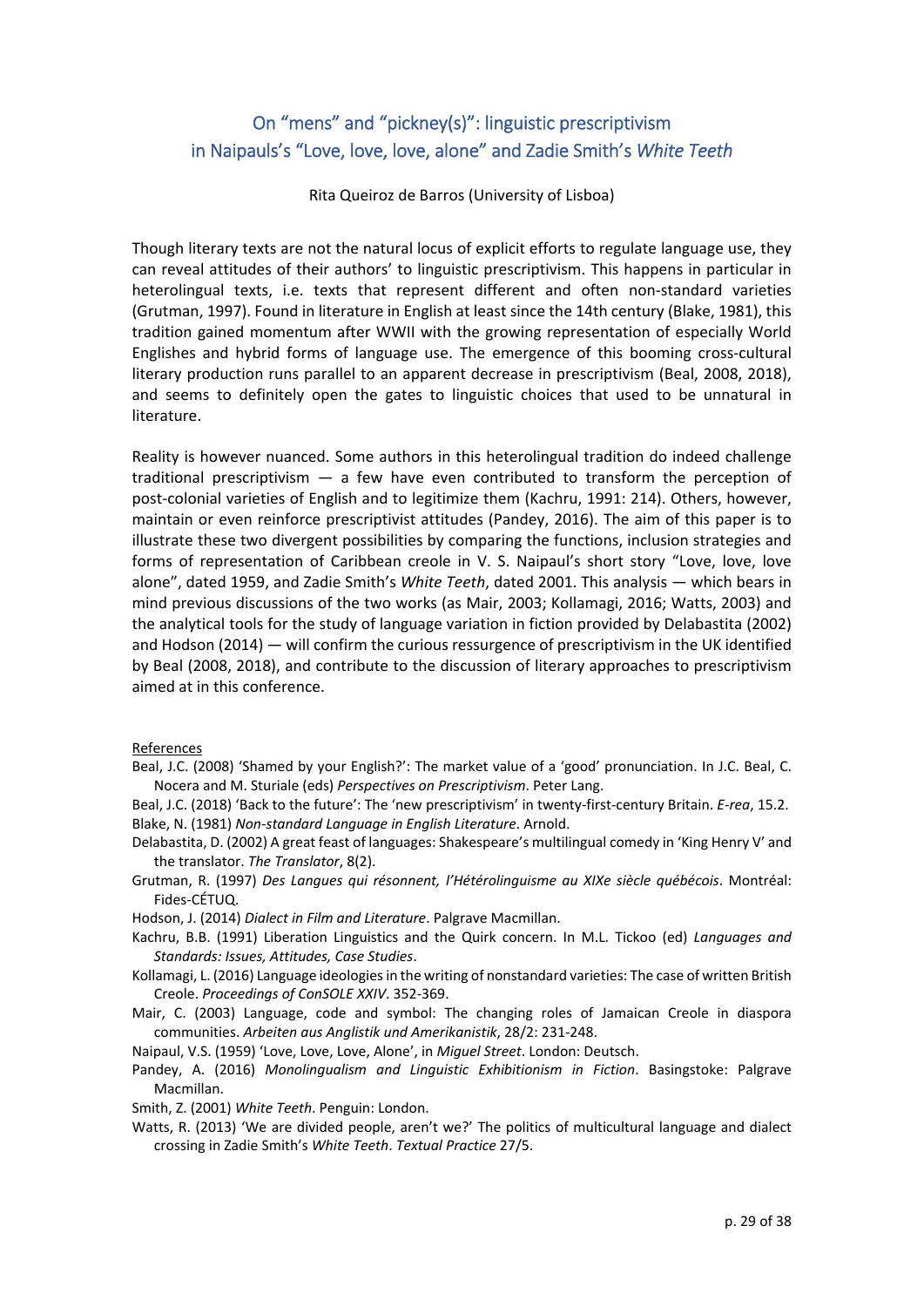# "It is still all icky and American": investigating British and Australian English speakers' attitudes towards verb conversions

Alyssa Severin ( Macquarie University, University of New England)

& Carmen Ebner (Leiden University)

Prescriptivism abounds in English metalinguistic discourse and an increasing body of research has sought to examine this phenomenon in detail (see, e.g. Cameron, 2012; Curzan 2014; Tieken-Boon van Ostade, 2018); however, there remain many linguistic phenomena which, while attracting the ire of English speakers, are yet to gain the focus of academic research. One such phenomenon is attitudes towards verb conversions such as *to hospitalise* (cf. *to go to hospital*) and *to burglarise* (cf. *to burgle*).

In this paper, we demonstrate how British English (BrE) speakers approach these forms as a matter of regional variation, classifying *to hospitalise* and *to burglarise* as abhorrent Americanisms(see also Ebner 2020); however, a different attitude is evident amongst Australian English (AusE) speakers, despite their being renowned for extreme prescriptive tendencies and disdain for purported Americanisms in particular (Severin & Burridge, 2020). Instead, online questionnaire responsesfrom BrE and AusE speakersshow that there issemantic differentiation of the variants *to hospitalise* and *to go to hospit*al in AusE, which contributes to the more favourable perception of the form than in BrE. The same is evident for *to burglarise*, albeit to a lesser extent, suggesting that differentiation of British vs American variants is perhaps a wider change in progress.

Through examination of both quantitative and qualitative data we collected from our British and Australian participants, we further investigate the attitudes towards these variants, examining the influence of other social variables such as age and gender on speakers' attitudes. In so doing, we show that while linguistic phenomena can be stigmatised for some speakers of a given variety, they may be openly accepted by other speakers of that variety; as such, we contribute to the growing body of research that demonstrates that prescriptivism is a complex social phenomenon and not a simple consequence of ignorance.

#### References

Cameron, D. (2012). *Verbal Hygiene*. 2nd edn. Routledge.

Curzan, A. (2014). *Fixing English: Prescriptivism and Language History*. Cambridge University Press.

Ebner, C. (2020). "Good guys" vs "bad guys": Constructing linguistic identities on the basis of usage problems. *Language Prescription: Values, Ideologies and Identity* (pp. 173–193). Multilingual Matters.

Severin, A & Burridge, K. (2020). What do "Little Aussie Sticklers" value most? *Language Prescription: Values, Ideologies and Identity* (pp. 194–211). Multilingual Matters.

Tieken‐Boon van Ostade, I. (2018). *English Usage Guides*. Oxford University Press.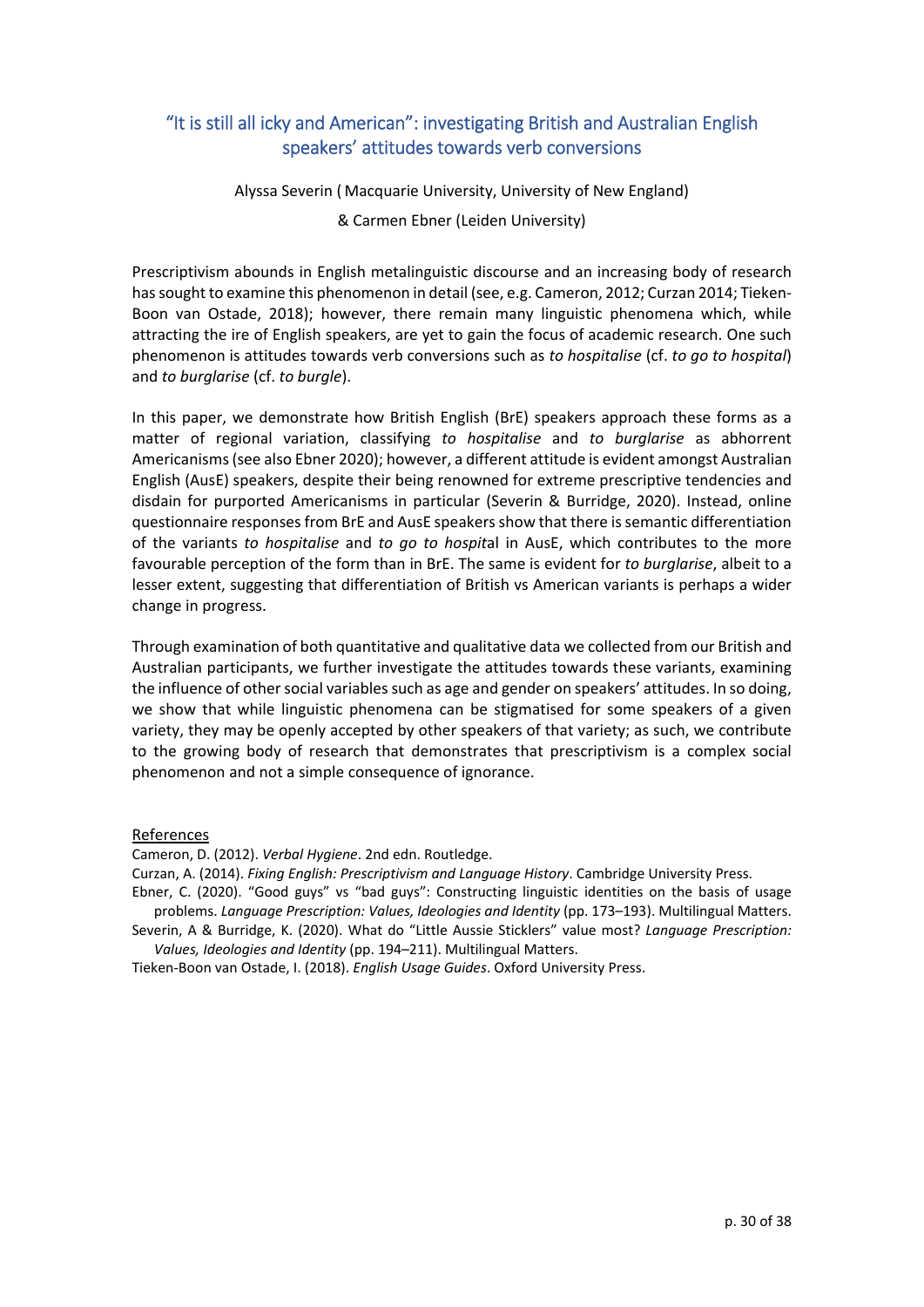## Early twentieth‐century pedagogical prescriptivism: the BBC and the press

Massimo Sturiale (University of Catania‐Ragusa)

The B.B.C. announcers are setting up a commonly accepted standard of Southern English speech. Their voices are penetrating into every nook of England and they are breaking down the linguistic barriers between county and county. (*The Radio Times*, 16 April 1926, p 151)

The role of Lord Reith, the first General Manager of the BBC, and his language policy dictated through the Advisory Committee on Spoken English, established in 1926, has also been the object of recent scholarly investigations (see, among others, Mugglestone 2008 and Schwyter 2008 and 2016). The Advisory Committee's prescribed pronunciation confirmed, in the early twentieth century, the BBC's role as "a codifying agent and a highly valued and effective propagator" (Leitner 1982: 91). Indeed, Reith held strong notions about correctness in spoken English and he saw BBC broadcasting as an important tool for educating the masses(cf. Schwyter 2016: 19), thus a form of, to use Crowley's words (2003: 139), "pedagogical prescriptivism". As rightly pointed out by Carley, "It was, however, made clear that this was done only for the purposes of in‐house standardisation" (2013: 27), in order to provide announcers with some degree of protection against the criticism to which they were exposed, as claimed by Arthur Lloyd James, member and later secretary of the Advisory Committee, in his *Broadcast English I: Recommendations to Announcers Regarding Certain Words of Doubtful Pronunciation* (1928). Newspapers, as had already been in the eighteenth and nineteenth centuries, served as a useful platform for disseminating prescriptive attitudes (see Sturiale 2018) and stigmatising language change. Listeners' criticisms towards the Committee's prescribed and codified forms of 'proper and correct' pronunciation soon flooded both the pages of the *The Radio Times*, the official BBC magazine, and also those of newspapers all over the country, and overseas. The data for my research, articles and listeners' letters, will be gathered from *The Radio Times* (https://genome.ch.bbc.co.uk/) and compared with articles and lettersto editors extracted from electronic databases such as the *British Newspapers Archive*, *The Times Archive: 1785‐1899* and *The Guardian and Observer Digital Archives (1791‐2003)*. What I will argue is that the BBC, the newspapers, and their readers, made a concerted effort to indicate, and safeguard, a model accent as the linguistic ideal to be attained. Moreover, the press and their readers, but also the BBC and their listeners, mirrored the essence of language instability, of sociolinguistic change and also of the normative tradition which had dominated so far.

- Carley, Paul, 2013, "Arthur Lloyd James and English Pronunciation for Foreign Learners", in Joanna Przedlacka, John Maidment and Michael Ashby (eds), *Proceedings of the Phonetics Teaching and Learning Conference, UCL, London, 8‐10 August 2013*, London, Phonetics Teaching and Learning Conference, pp. 27‐30.
- Crowley, Tony, 2003, *Standard English and the Politics of Language*, 2nd ed. Basingstoke: Palgrave Macmillan.
- Leitner, Gerhard, 1982, "The Consolidation of 'Educated Southern English' as a Model in the Early 20th Century", *IRAL*, 20/2, pp. 91‐107.
- Mugglestone, Lynda, 2008, "Spoken English and the BBC: In the Beginning", *AAA: Arbeiten aus Anglistik und Amerikanistik*, 33/2, pp. 197‐216.
- Schwyter, Jürg Rainer, 2008, "Setting a Standard: Early BBC Language Policy and the Advisory Committee on Spoken English", *AAA: Arbeiten aus Anglistik und Amerikanistik*, 33/2, pp. 217‐250.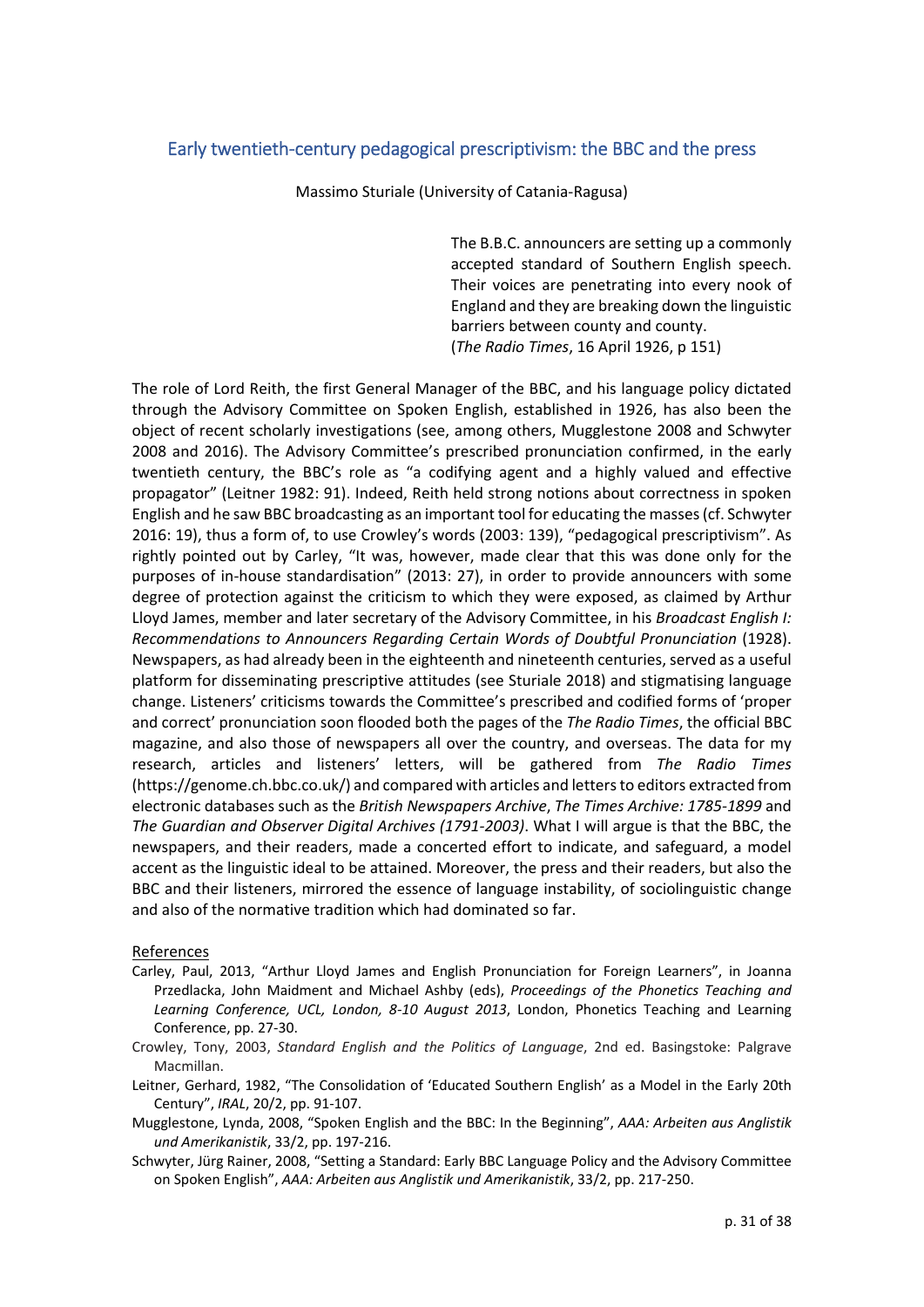Schwyter, Jürg Rainer, 2016, *Dictating to the Mob. The History of the BBC Advisory Committee on Spoken English*, Oxford, Oxford University Press, 2016.

Sturiale, Massimo, 2018, "Late Modern Newspapers as a Mirror of Linguistic (In)Stability and Change", *Token: A Journal of English Linguistics*, 7, pp. 35‐51.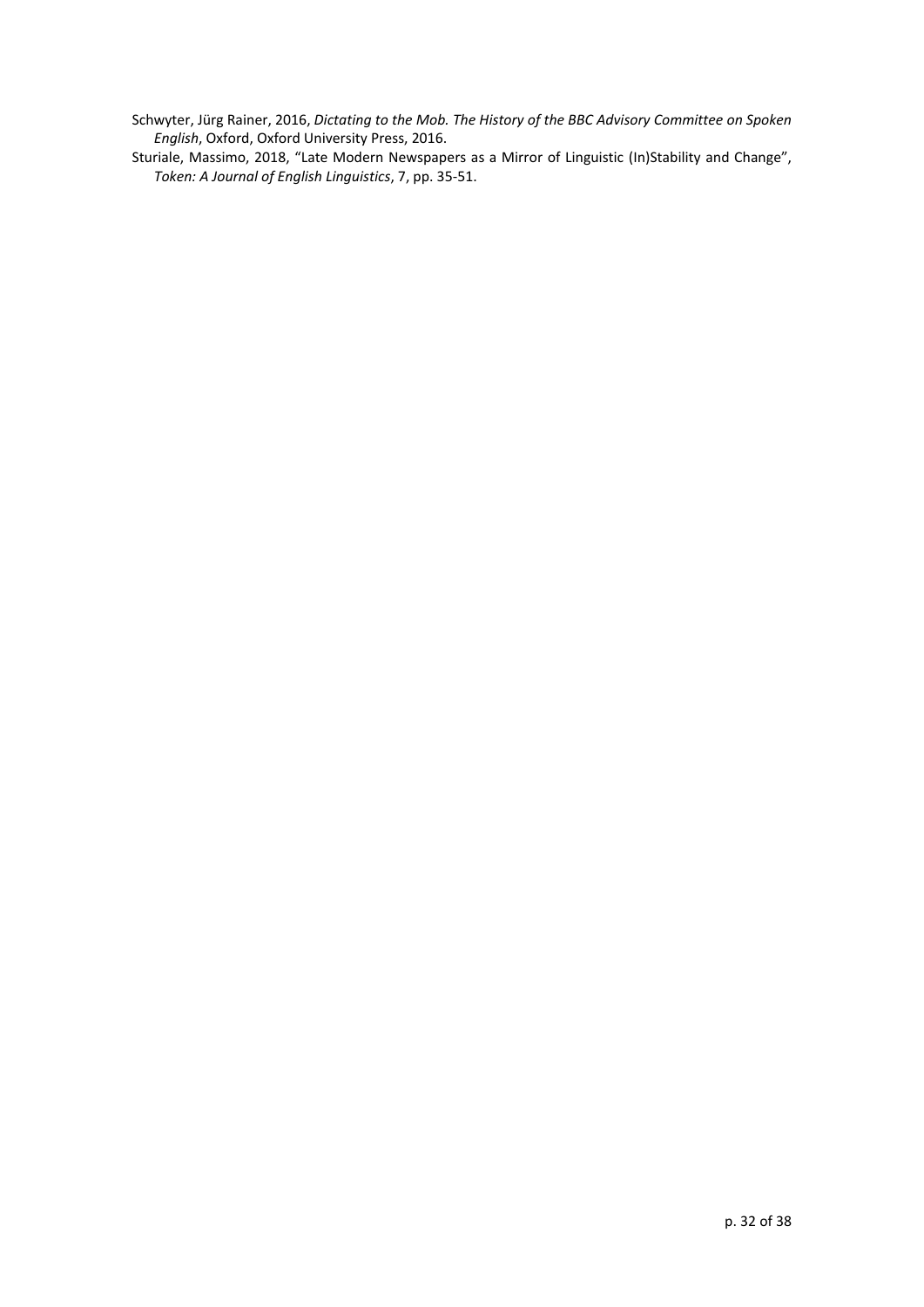# Breaking the *who/whom* rule: the final taboo?

Ingrid Tieken‐Boon van Ostade (Leiden University Centre for Linguistics)

A reviewer of the Dutch translation of Martin Amis's *Inside Story* (2020) commented on the writing tips this novel contains (unusually, he thought), illustrating them with the rule for the use of *who*/*whom* (van Essen 2021). As a usage problem, the distinction between these two forms, according to Lukač (2018: 158–186), has steadily been losing ground in British English (for American English, she notes, the process is less straightforward, but it is also disappearing). And yet its correct usage is made into an issue in the final episode of the British thrillerseries *Roadkill*, broadcast in the UK in October 2020, the US in November 2020 and The Netherlands in January 2021; it is used to make a grammatical point in the novel *The Grammarians* by Cathleen Schine (2019); and was used similarly by John Le Carré in *A Most Wanted Man* (2008) and Len Deighton in *Berlin Game* (1983).

*Who*/*whom* is an old chestnut: it is found in the usage guide tradition from its earliest days onwards, down even to the mostrecent publicationsincluded in in the HUGE database of English usage guides and usage problems. Despite the disappearance of *whom* though, it is striking that all most recent publications in the database – by Mignon Fogarty aka Grammar Girl (2008), Simon Heffer and Bernard Lamb, as well as Caroline Taggart (not in HUGE for *who*/*whom*), all from 2010 – conservatively advocate what they consider its correct usage. Why do these usage guides continue to do so while others have proved more accepting of changing usage? Why, moreover, does Martin Amis describe its correct usage when hisfather, Kingsley Amis, preached acceptance in his usage guide, *The King's English* (1997)? ("It has become safe to say that, except in funeral addresses …, or as a joke, *whom* is no longer heard from speakers of English", p. 242.) And why do literary authors draw on this particular issue in their writing to begin with?

In my paper I will try to find an answer to these questions, and in doing so will argue that in focussing on the *who*/*whom* issue, as well as on other popular usage problems, literary authors are less concerned with language than with other matters.

#### References

van Essen, Rob. 2021. Een memoir die zich verstopt. *NRC‐Handelsblad*, 12 Feburary 2021.

Lukač, Morana. 2018. Out with *whom*, in with the split infinitive. *Grassroots Prescriptivism*, Utrecht: LOT, 184–186.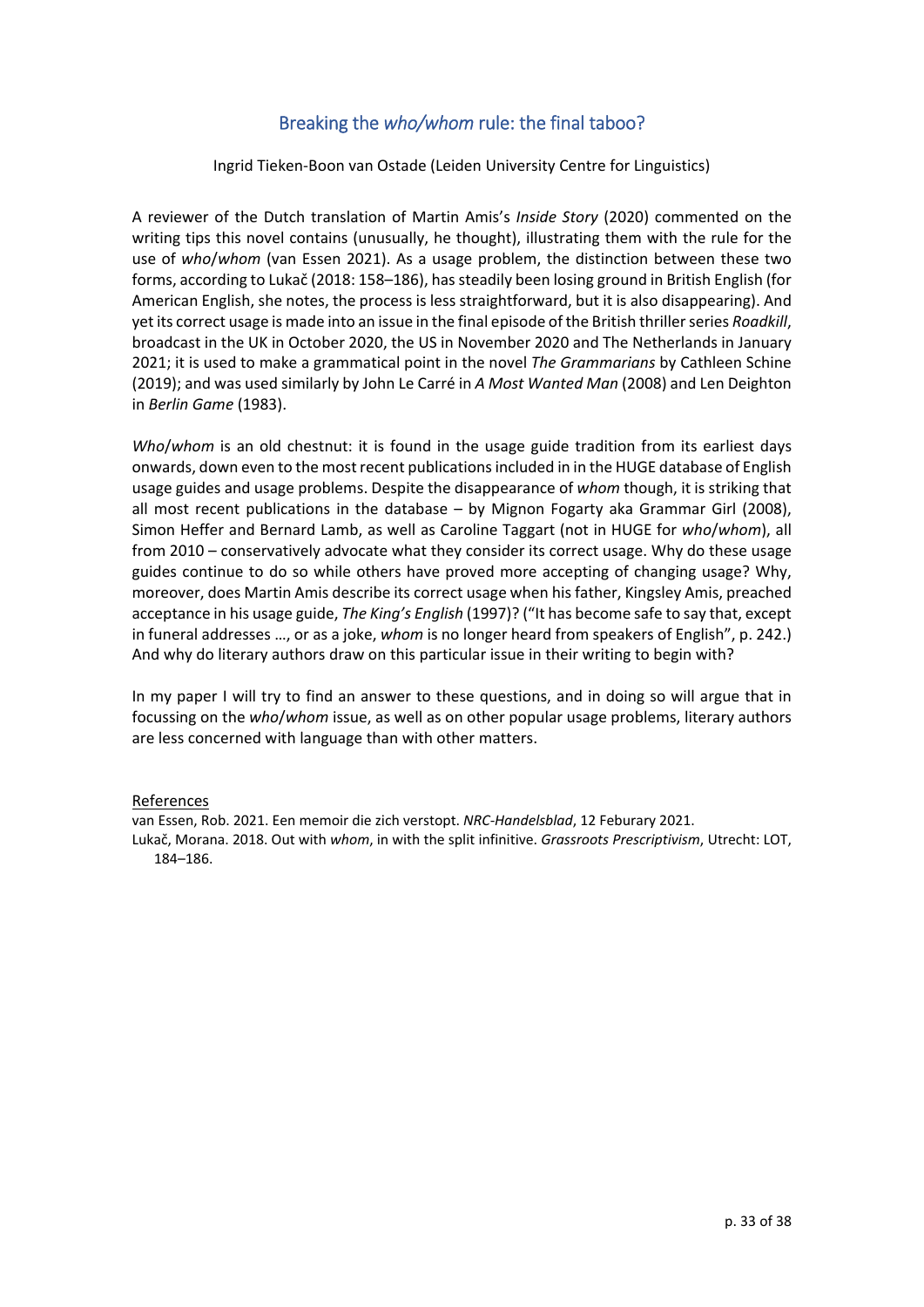# Towards modelling past and present effects of prescriptivism in Icelandic 19th‐ and 21st‐century student essays

Heimir F. Viðarsson (University of Iceland)

The extent to which language is amenable to deliberate change is an issue of current theoretical interest (Auer 2009, Hinrichs et al. 2015, Anderwald 2016). Although scholars have frequently voiced scepticism about the effectiveness of prescriptive dicta, it is sometimes also assumed that changes imposed through formal schooling have been very successful, at least historically. Icelandic is widely considered to be a case in point (e.g. Kusters 2003).

In this paper I explore a range of features (morphological, syntactic, lexical) which differ in structural complexity and have been targeted as a part of the Icelandic prescriptive grammar tradition. I attempt to analyse variation in the (non-)use of prescribed forms using a mixedeffects model along the lines of Hinrichs et al. (2015) in a corpus of 500+ student essays (approximately 350,000 words). The essays were written by students aged 14–20 years, covering two time periods: a) Reykjavík Grammar School essays (1852–1906), b) compulsory school and matriculation exam essays (2000–2007). These data show some potential effects of prescriptivism, in particular the 19th‐century material.

I will discuss the relevance of these findings from the perspective of Labov's (1993) INTERFACE PRINCIPLE, intended to capture the unobservability of (abstract) grammatical structure and for which there is conflicting evidence, as well as Haugen's (1987:61) more general claim that implementing a given norm is "a major educational issue" once we are no longer operating on a scale where "a small, elite group has a monopoly on education". In that regard, Icelandic appears to be less of an exception than some of the previous literature has suggested.

#### References

Anderwald, Lieselotte. 2016. *Language Between Description and Prescription: Verbs and Verb Categories in Nineteenth‐Century Grammars of English*. Oxford/New York: Oxford University Press.

Auer, Anita. 2009. *The Subjunctive in the Age of Prescriptivism: English and German Developments during the Eighteenth Century*. Basingstoke: Palgrave Macmillan.

- Haugen, Einar. 1987. *Blessings of Babel. Bilingualism and Language Planning. Problems and Pleasures*. Mouton de Gruyter.
- Hinrichs, Lars, Benedikt Szmrecsanyi, and Bohmann Axel. 2015. Which‐hunting and the Standard English relative clause. *Language* 91.4:806–836.
- Kusters, Wouter. 2003. *Linguistic Complexity: The Influence of Social Change on Verbal Inflection*. Utrecht: LOT.
- Labov, W. 1993. The Unobservability of Structure and its Linguistic Consequences. Paper presented at NWAV 22, University of Ottawa, 16 October 1993. Ms., University of Pennsylvania.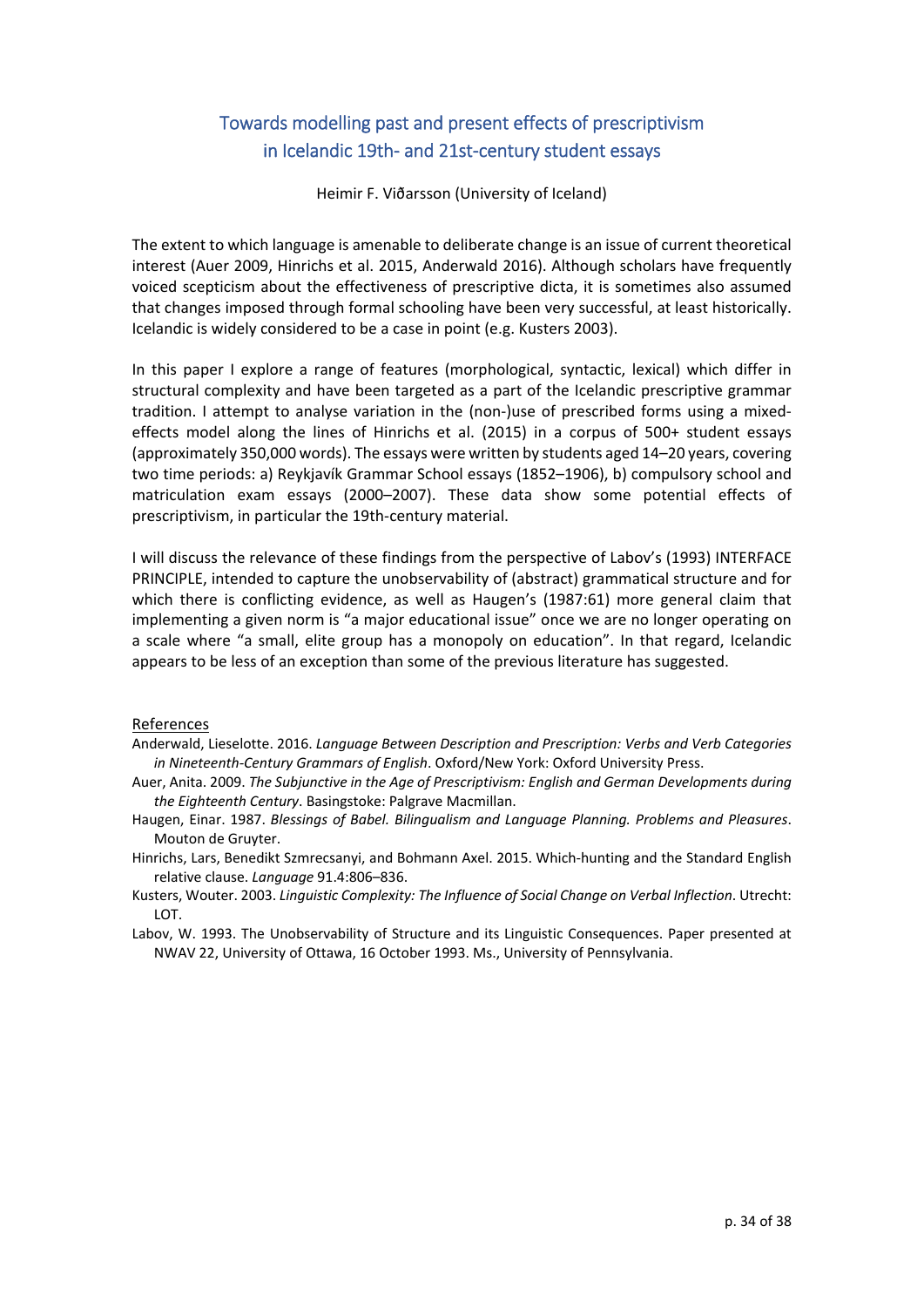## Bad grammar and metalinguistic awareness

Anja Wanner (University of Wisconsin‐Madison)

This paper will contribute to the discussion of the relationship between developments in Modern English grammar and prescriptive metadiscourses about usage (Curzan 2014, Yáñez‐ Bouza 2015, Anderwald 2016, Tieken‐Boon van Ostade 2019). The focus will be on the acceptability of non‐standard uses of English pronouns, with an eye towards the taxonomy of linguistic prescriptivism developed in Curzan (2014). The discussion will be based on resultsfrom a survey of acceptability and language awareness that looked at how strongly speakers, especially language professionals (such as teachers and editors), feel about linguistic constructions often identified as "bad grammar" and whether or not they allow for any type of linguistic variation. Specifically, I will examine if greater metalinguistic awareness leads to more nuanced or to harsher acceptability judgments and if speakers respond differently to different types of prescriptive rules – standardizing, stylistic, or politically responsive —, as defined by Curzan.

In an electronic survey, 200 speakers of English, about 1/3 of them language professionals, rated the acceptability of 14 sentences as 'generally acceptable,' 'acceptable only in speech or informal writing,' or 'not acceptable' at all. All sentences exemplified some kind of non-standard grammatical use, including flat adverbs, preposition stranding, singular *they* with generic and specific antecedents, and non‐standard case forms of pronouns (e.g., *a problem for my husband and I*). Additionally, speakers were invited to provide comments on test items as they saw fit. Comments (n= 270) were categorized with regard to whether or not they made reference to an existing prescriptive rule and whether or not they showed awareness of linguistic variation. Results from the survey show the following:

- ‐ The lowest acceptability rate was recorded for sentences with non‐standard case marking.
- ‐ Sentences with non‐standard case marking also elicited a high number of comments. Comments for *me* in the subject position were generally brief and dismissive, often referring to a rule. The use of nominative pronouns in object positions (*for my husband and I*) received higher ratings and respondents showed awareness of register variation. The use of singular *they* received the highest number of comments, and comments often referred to specific speech situations and personal experiences.
- ‐ Language professionals tend to provide more comments and show greater awareness of variation patterns than non‐professionals.

What is considered 'Bad Grammar' shifts, but what stays the same is that metalinguistic awareness leads to a differentiated view towards prescriptive rules.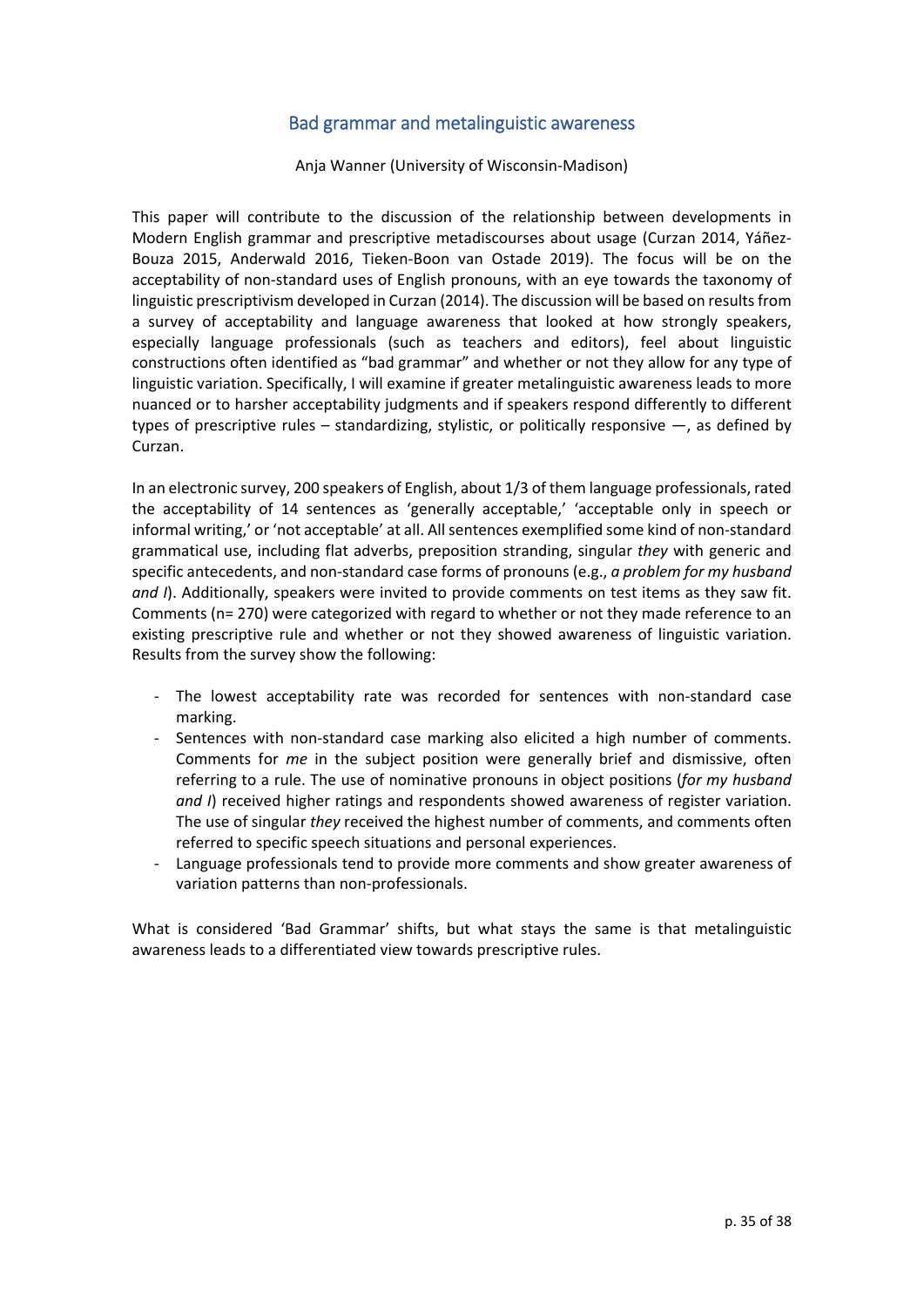# "To R a sound that's rough doth must obtain, As rage, rife, wretched, radish, rural, rain" – Attitudes towards pronunciation in 19th‐century grammar writing

Marco Wiemann (University of Kiel)

The aim of this study is to scrutinise to what extent phonological variation in 19th-century English attracted the attention of grammarians and whether they adopted prescriptive attitudes towards certain features. Moreover, it aims to discuss in how far the way grammarians treated pronunciation in their works can yield insights into the phonology of English at the time.

The 19th century has a reputation for being the "century of prescriptivism" – an idea that has been labelled pretty much "alive and well" by Anderwald (2016: 2). Despite the fact that Anderwald (2016: 237) herself has demonstrated that, with respect to verbal phenomena, 19th‐ century grammars indeed display markedly prescriptive trends, her results show that not all features received the same amount of criticism. Unlike contemporary grammars, 19th‐century grammars often include information on pronunciation (e.g., under *orthography* or *orthoepy*). In fact, Görlach (1998: 7–8) suggested more than two decades ago that investigating how grammarians treated pronunciation would constitute a valuable enterprise and lists it under a number of "topics [that] are in particular need of comprehensive study." Furthermore, Later Modern English phonology in general has largely been ignored in historical linguistics as it has often been regarded as being too close to present-day English and too similar to modern pronunciation (cf. Beal 2004: 124–5). While this has changed to some extent in recent years with, for instance, the compilation of the *Eighteenth‐Century English Phonology* database, there is still some ground to be covered to arrive at a more comprehensive understanding of Later Modern English phonology. To my knowledge, nobody has conducted a systematic study into comments on pronunciation in 19th-century grammars to this date. Therefore, I decided to analyse the *Collection of Nineteenth Century Grammars* to fill this research gap. Employing a qualitative and, where possible, quantitative approach, I will show that some features indeed attracted more attention than others and that we can find varying attitudes towards features such as /r/‐ and /h/‐dropping, and the absence of "h" in <wh>‐words such as *when* and *whale*.

#### References

Anderwald, Lieselotte. 2016. *Language Between Description and Prescription*. New York: OUP. Beal, Joan C. 2004. *English in Modern Times, 1700‐1945*. London: Arnold.

Görlach, Manfred. 1998. *An Annotated Bibliography of Nineteenth‐Century Grammars of English*. Amsterdam & Philadelphia: John Benjamins.